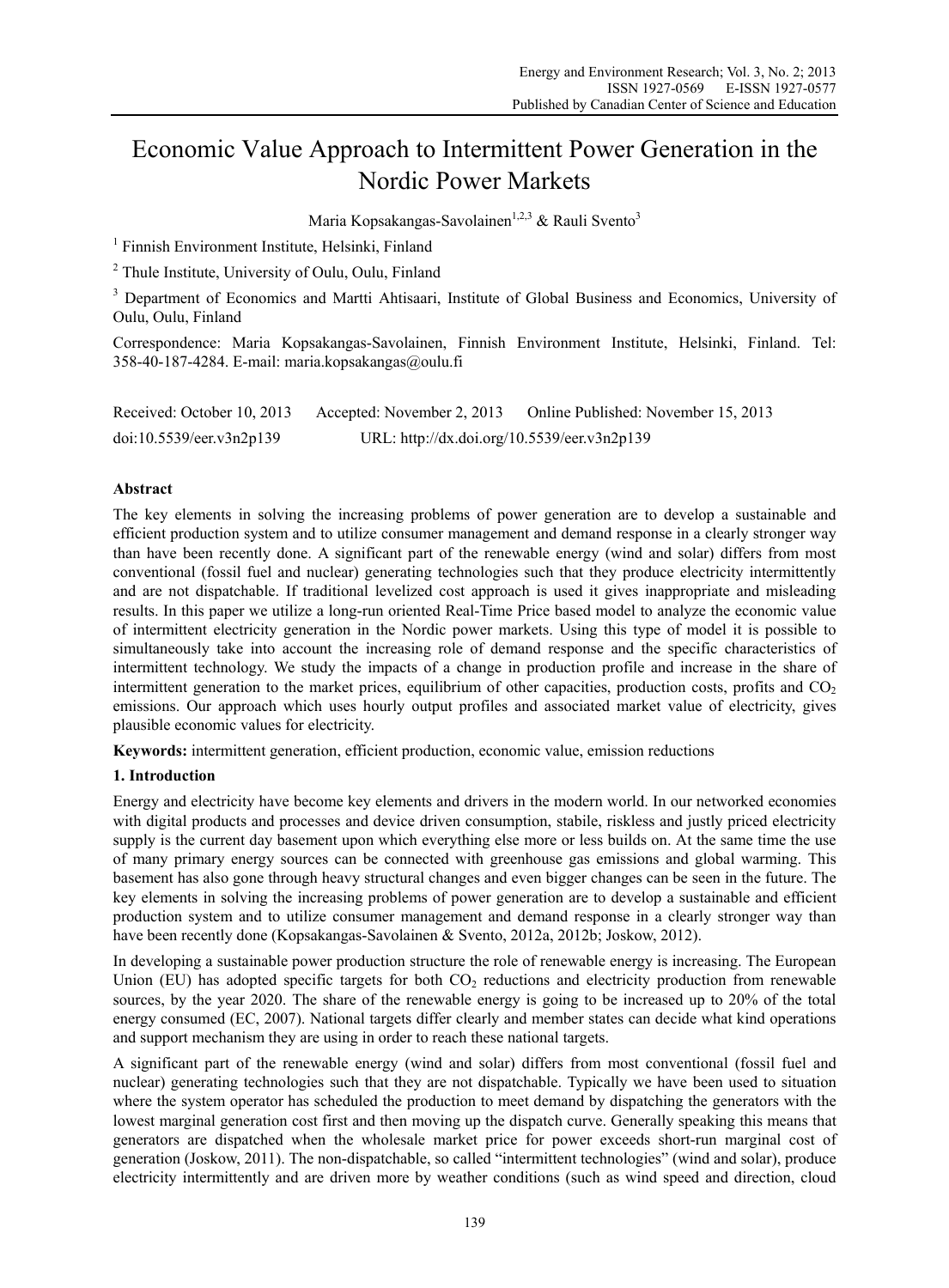cover etc.) than by economic factors.

In this paper we utilize a long-run oriented Real-Time Price (RTP) based model (Borentstein, 2005; Borenstein & Holland, 2005; Kopsakangas-Savolainen & Svento, 2012b, 2013) to analyze the economic value of intermittent electricity generation in the Nordic power market framework. Even though the model is fit to the Nordic power market framework the results can be generalized also to other markets with similar structures (Note 1). By using simulation techniques we study the impacts of the increase in the share of intermittent generation to the market prices, equilibrium of other capacities, production costs, profits and  $CO<sub>2</sub>$  emissions. We show that as traditional levelized cost comparisons fail to take into account the fact that the value of electricity supplied varies widely over the year, our approach which uses hourly output profiles and associated market value of electricity, gives plausible economic values for electricity. We also point out that it is especially important to recognize that intermittent generating technologies can have very different hourly production profiles (and thus economic value profiles) depending on the location and wind/solar characteristics of the area analyzed. Consequently economic value of intermittent power can be very different in different countries or areas and this should be recognized when comparing the investment costs (and other consequences) of different technologies.

The paper is organized as follows. In section 2 we give background information on earlier literature related to intermittent generation. Section 3 presents the main characteristics of the Nordic power markets and gives summarization of the data. In section 4 the simulation model and iteration procedure are described. In section 5 we present and discuss the simulation results. Section 6 gives conclusions.

# **2. Earlier Literature**

Literature on the role of intermittent technologies in the energy system has grown fast in recent years. Vast majority of this literature is still technology oriented and relates to questions of stability of the system. Traditional technologies are dispatchable in the sense that they can be integrated into the system whenever demand it necessitates. This is not the case with intermittent technologies which can be integrated into the dispatch curve when the wind blows or sun shines. The basic technical issues related to costs and reliability standards with large volumes of intermittent energy capacity have been summarized in many reports by e.g. The North-American Electric Reliability Corporation (NERC), US Department of Energy (USDOE), New York ISO (NYISO) and Mount et al. (2011). NERC (2007) uses two concepts to evaluate the reliability of the electric supply system:

(1). Adequacy. The ability of the electric system to supply the aggregate electrical demand and energy requirements of customers at all times, taking into account scheduled and reasonably expected unscheduled outages of system elements.

(2). Operating reliability. The ability of electric system to withstand sudden disturbances such as electric short circuits or unanticipated failure of system elements.

Adequacy is in most cases identified with simple measures like Loss of Load Expectation (LOLE). Using this measure adequacy can be said to be guaranteed if the past investments in the capacity and networks of the system have been such that LOLE is to to be met only in one day in ten years. Optimizing techniques where the objective function minimizes the total expected costs for a base case and a specified set of credible contingencies have also been developed in order to endogenize the optimal dispatch and nodal prices (Chen et al., 2005).

Game theoretic methods have also been widely used for analyzing the role of intermittent technologies in the energy system (Saad et al., 2012; Saad et al., 2011; Li et al., 2011). In these papers co-operational game theory is used in order to model intermittent and distributed energy sources as core parts of the electricity system. The approach is still technical in the sense that the objective of the game is defined somehow related to operating reliability or technical efficiency of the system. Either transfer losses are minimized or system supply reliability maximized.

Chalkiadakis et al. (2011) propose that small scale producers coalesce together to form a co-operative virtual power plant (CVPP) that can profitably be integrated into the grid. They incorporate ideas from mechanism design and co-operative game theory and put forward an energy pricing mechanism to be employed by the grid. The mechanism can be seen as an efficient alternative to feed-in tariffs, and so promotes the incorporation of distributed small scale producers in the grid. It has also other desirable properties. It guarantees that CVPPs have the incentive to truthfully report to the grid accurate estimates of their electricity production, and it promotes CVPP efficiency and reliability encouraging larger rather than smaller CVPPs. Further, individual producers are rewarded for increased production, while the grid maintains the ability to decide the flexibility of the mechanism and its degree of independence from market fluctuations. Chalkiadakis et al. (2011) also propose a payment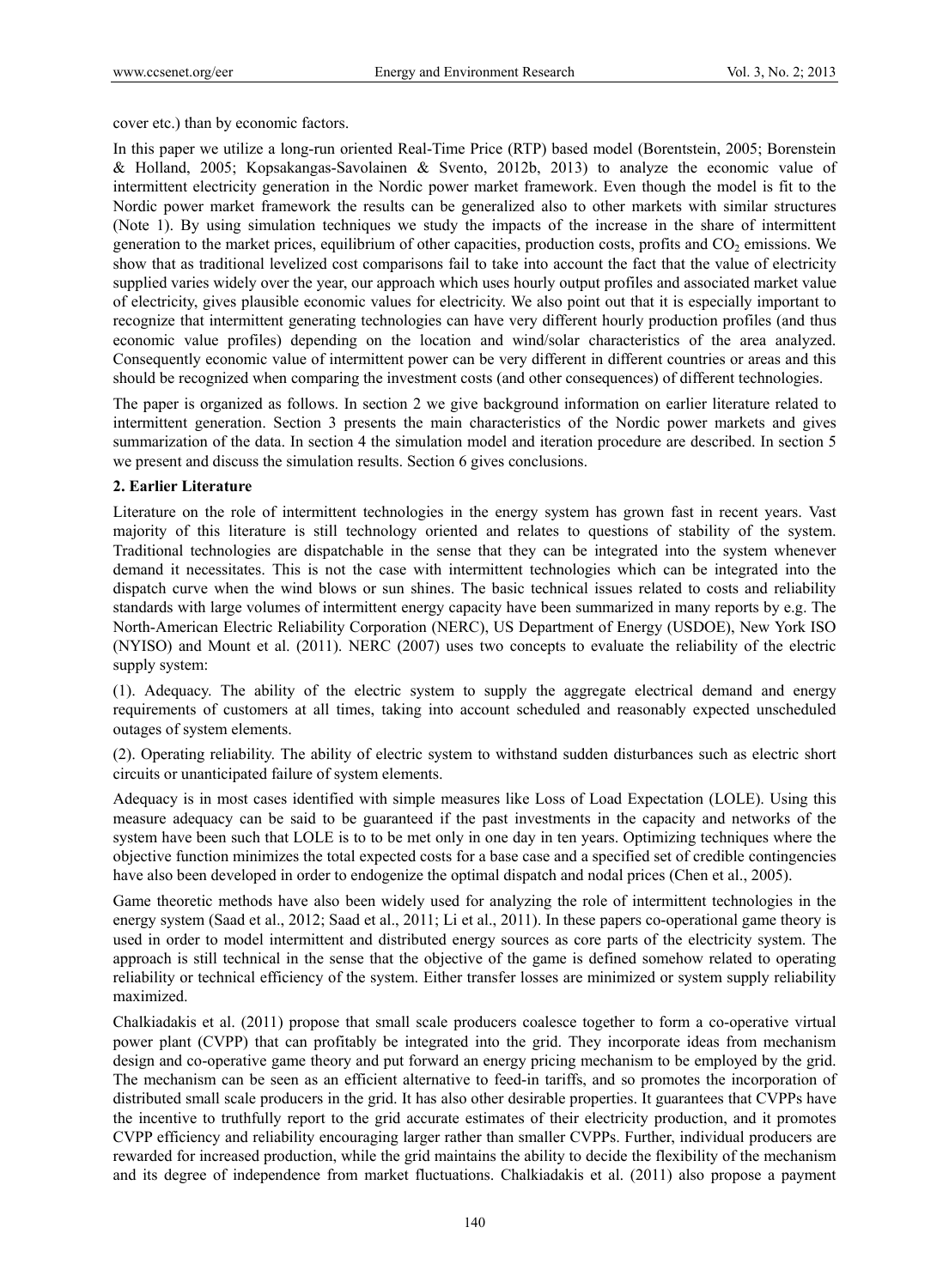scheme to allocate payments within the CVPP. This scheme guarantees payments to its members such that no subset of them has a financial incentive to break away from the CVPP.

Another line of research parts from the technical approaches by emphasizing economic questions. It has for instance been argued (Mount et al., 2011) that the adequacy measure is too narrow when large amounts of intermittent technologies are integrated into the system. Mount et al. argue that a new criterion which they call "Financial Adequacy" should be treated as a standard measure to evaluate the desired changes to system capacity. Financial Adequacy relates to missing money coming from non-profitableness of those technologies that cannot be used with high peak hours. These are the intermittent technologies. This approach opens the question of the role of the system structure in defining the economic value of intermittent capacities and many economists have already grabbed this challenge.

Joskow (2011) shows how structural effects are a key driver when calculating the economic value of intermittent technologies. The traditional way to compare investment costs among different technologies is based on determining the "levelized cost" per MWh supplied. This means that we measure the real total life-cycle costs per MWh by supplier using a specific technology. Joskow points out that this method is inappropriate and misleading when we compare intermittent generating technologies with dispatchable generating technologies. Comparisons which use levelized costs are misleading since they fail to take into account the differences in production profiles among technologies. Differences in production profiles cause large variations in market value of the produced electricity. Differences in production profiles and the associated variations in the market value of electricity at the times it is supplied must be integrated with the expected levelized life-cycle costs to provide meaningful economic comparisons between them.

Lamont (2008) develops a theoretical framework to find the expression for the marginal value of intermittent technology as a function of the average system marginal cost, the capacity factor of the generator, and the covariance between the generator's hourly production and the hourly system marginal cost. Using this developed expression it is shown how large-scale intermittent generation tends to reduce the optimal capacity and production of baseload generators and increase the capacity and production of intermittent generators, although the result depends heavily on the pattern of production from the intermittent generators. These results are along the same lines than those that Joskow (2011) reaches with his extended value calculations.

Green and Vasilakos (2010) evaluate the impacts of intermittent wind generation on hourly equilibrium prices and output in the UK electricity market. They use data on expected wind generation capacities in different on-shore and off-shore locations for 2020. Their basic finding is that the volatility of prices increases, and significant year-to-year variation in generator's profits shall emerge. High wind speeds lead to lower prices, but annual revenues for British wind generators are almost as great as for baseload generators.

# **3. Description of Nordic Power Market and the Data**

# *3.1 Nordic Power Market*

The Nordic power market was the first international power market and it consists of four Nordic countries: Sweden, Finland, Norway and Denmark (Note 2). These countries run a common power exchange, the Nord Pool, where market participants can buy and sell electricity. The common power market was mainly motivated by efficiency reasons. The mix of production technologies in the Nordic Power market is quite large and it has been argued that it would improve the efficiency of production if market participants could trade between countries. The main part of the production in Finland and Denmark is based on thermal generation, whereas Norway is a very hydro-intensive country. In Sweden the electricity production is mainly based on hydro and nuclear power.

In the Nordic power market the wholesale trade of electricity is organized through Nord Pool power exchange. It is owned by national transmission system operators. The power exchange operates such that market participants make their quantity-price bids one day in advance to the hourly market. The resulting market clearing price for each hour is called the system price. Even though Nord Pool is a voluntary market more than 70% of the total consumption of electricity was traded through it in 2011. The aggregate demand for electricity in Nordic countries has been quite stable from year to year and the increase has been mainly due to economic growth. Some yearly variations happen along with variation in temperature. Price elasticity of demand has typically been very low because the price that final customers face is typically fixed for some period of time and prices do not follow the pattern of wholesale prices in the short run.

The transmission grid of the Nordic power market is operated by the national transmission operators. If the transmission across borders is not congested there is only one system price. In our simulations below we assume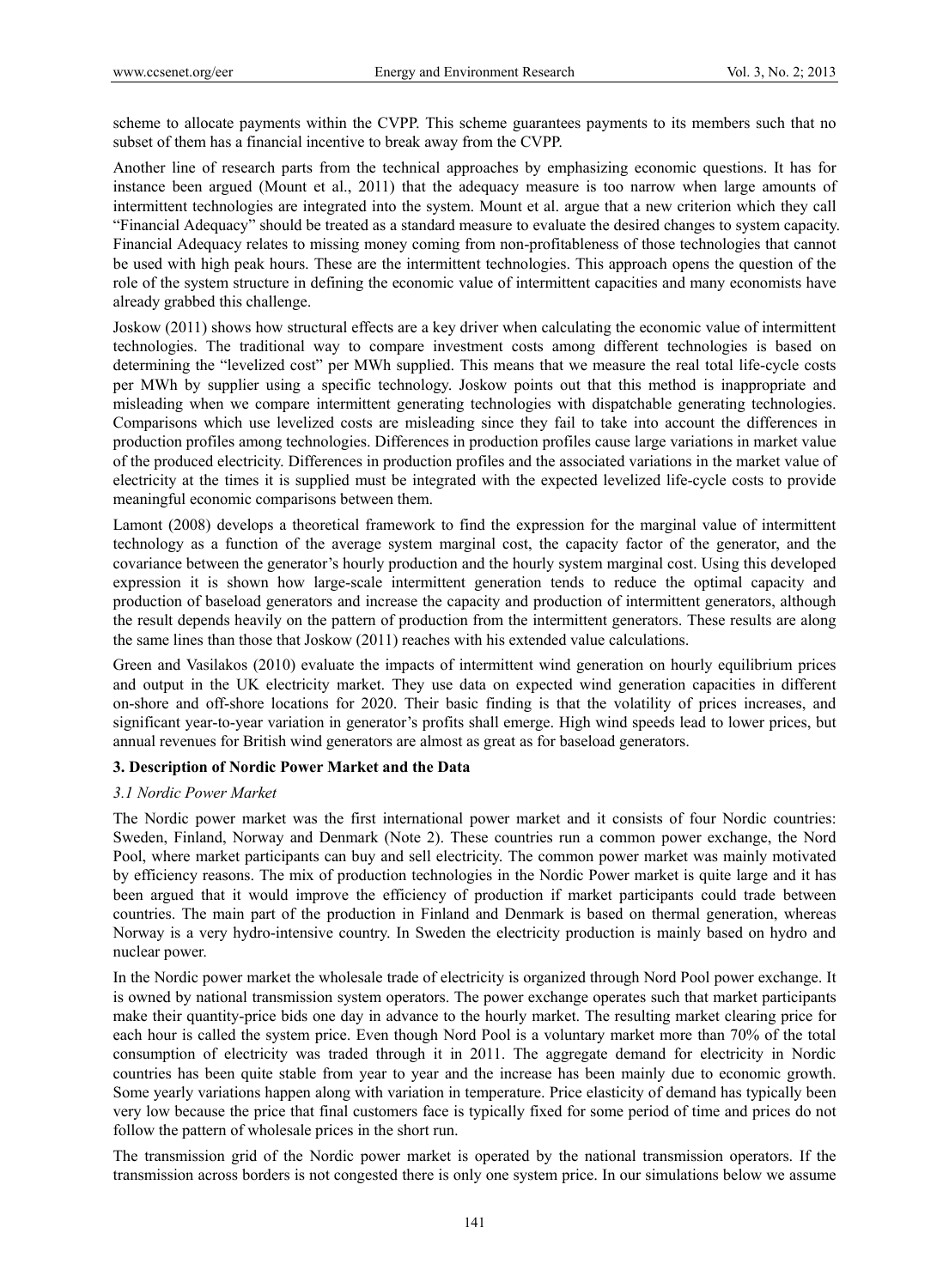that the Nordic power market always forms only one price area (see e.g. Nordpool webpages for the discussion of bottlenecks). One price area is also actual target in Nordic Power markets in where the idea is to produce electricity always where it is most cost-efficient. Consequently, whenever there is only one price area, the location of production does not impact on the outcome of the market (e.g. on the system price).

Total net electricity production in the Nordic market was 378,6 TWh in 2011 (Eurelectric, 2012). Of that total, 80, 3 TWh was based on nuclear power, 200,2 TWh on hydropower, 55,2 TWh by using conventional thermal power plants and 35,7 TWh was based on other renewables. The installed wind power capacities in 2011 were the following: Sweden 2899 MW, Norway 515 MW, Denmark 3949 MW and Finland 226 MW (Eurelectric, 2012). The amount produced by hydropower can vary somewhat from year to year depending on precipitation. There are five nuclear power plants currently operating in Nordic countries. Three of them (10 reactors) are located in Sweden whereas two of them (4 reactors) are located in Finland. The peak technology includes oil fired condensing power plants as well as gas turbines. In our simulations below we divide our technologies into five representative technology groups based on the main characteristics of the Nordic Power market.

In Nordic power markets is operating under European Commission's internal emission trading. The emissions trading scheme is meant to operate so that the emissions of the companies under the scheme keep the pre-defined total emissions quantity within the limits. Power producers can buy permits from the emission permit markets. This increases the costs of technologies under emission trade.

#### *3.2 Data*

For the simulations we need data for the load profile and cost information of the different production technologies. The production specific cost data is presented in Table 1. The variable costs of midmerit and peaker units are determined with emission trade. Assumed emission price is  $13 \epsilon t$  CO<sub>2</sub> which is close to the real average emission price of years 2010–2011. Of course the actual mixture of production technologies is more diversified but for the purpose of this study somewhat less diversified production structure is sufficient.

| Generation type | Specific investment | Economic lifetime | Annual Capital | Variable costs |
|-----------------|---------------------|-------------------|----------------|----------------|
|                 | $cost(\text{E/kW})$ | (a)               | Costs $E/MW$   | E/MWh          |
| Wind power      | 1300                | 25                | 92238          | 11             |
| Hydro power     | 2000                | 75                | 102643         | 4              |
| Nuclear power   | 3750                | 40                | 218543         | 23             |
| (baseload)      |                     |                   |                |                |
| Midmerit power  | 1370                | 25                | 99333          | 51             |
| Peaker power    | 700                 | 25                | 49667          | 87             |

#### Table 1. Capacity and generation costs

As noted above a major part of electricity production in the Nordic power market is based on hydro power. By nature the hydro power differs from most other technologies because of very low variable costs and its dependence on the precipitation of the year. It cannot be clearly identified as belonging to any of the groups: baseload, midmerit or peaker capacity. Part of it can be used as baseload capacity and part as balancing power. The cost of hydro power production of course depends on the type of the power plant and on other environmental factors. The annual capital cost of each technology is calculated by assuming 5% interest rate and by using a standard annuity formula. It is important to use annual capital cost since in the simulation model the demand is determined by the annual hourly load duration curve. Thus, we also need costs determined on a yearly basis. For hydro power we assume that investment costs are 2000  $\epsilon$  per installed kW and that economic lifetime of that capacity is 75 years. Using an interest rate of 5% and the standard annuity formula we end up with the  $102643 \text{ }\epsilon$  capital cost per year. Variable costs include fuel costs, operation and maintenance costs, and the impact of emission permits' price on the variable costs. In the case of hydro power variable costs are basically equal to maintenance costs because fuel costs are equal to zero. It is notable that in the simulations we are assuming that the average utilization rate of the hydro power capacity is slightly below 50%.

In simulations nuclear power production is assumed to be baseload production. As a specific investment cost of nuclear power we have used 3750  $\epsilon$ /kW. This is clearly higher figure than suggested by Tarjanne and Kivistö (2008) and Vainio (2011) and it is based on recent evaluations of the final investment costs of the new nuclear power plant Olkiluoto 3 (Finland) which is under construction. If we assume a 40-year economic lifetime we end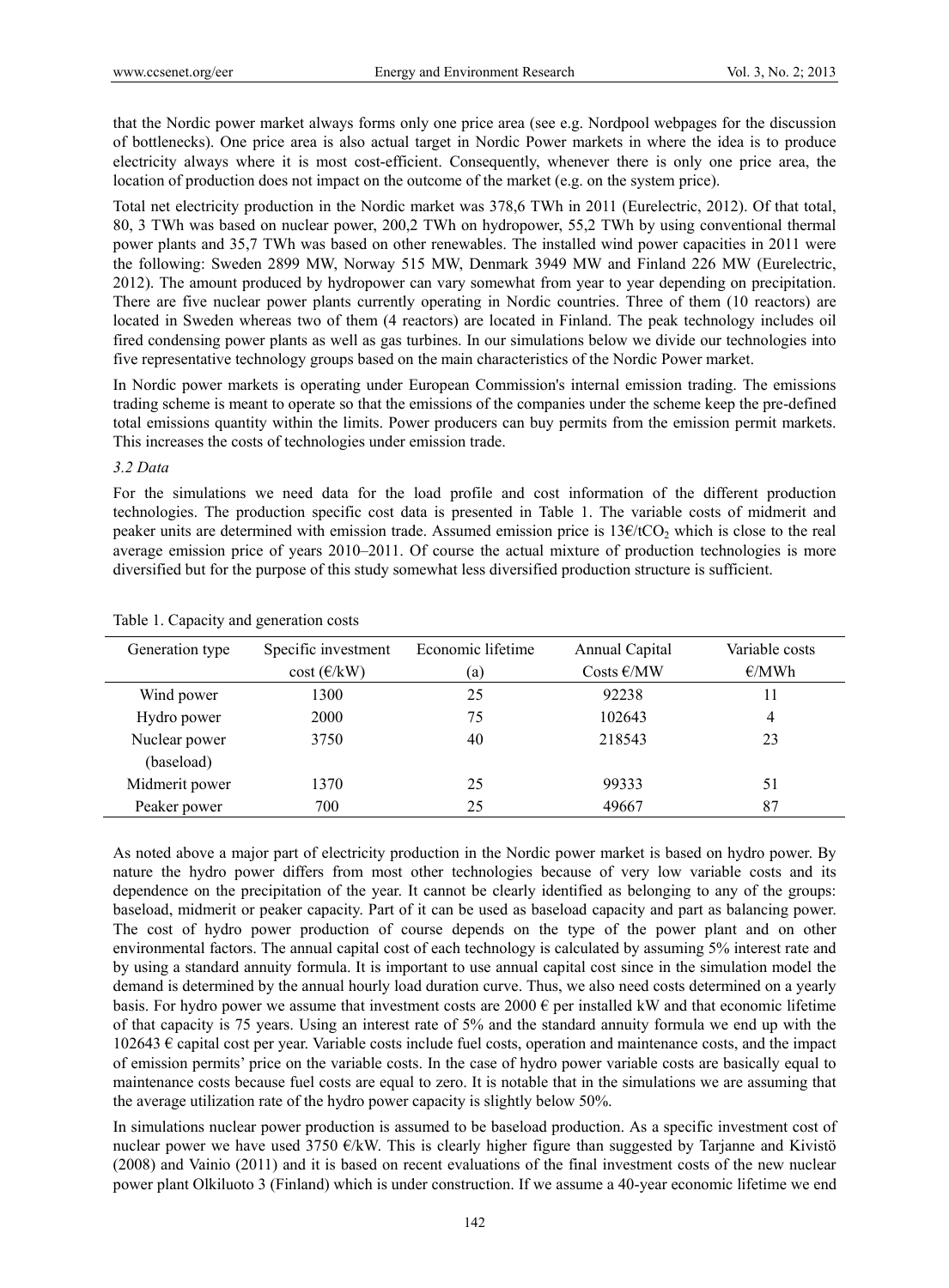up with the annual capital costs of 218,543  $\epsilon$ /MW.

The representative midmerit technology in our simulations is assumed to be coal and peat power plants. We have based our costs on the results of Tarjanne and Kivistö (2008) and Vainio (2011). The costs of the representative midmerit technology are partly (about 35%) based on peat fired conventional thermal production and partly (about 65%) on coal fired production. Specific investment costs of the midmerit technology are assumed to be about 1370 €/kW which results in annual capital costs of 99333/MW over a 25-year economic lifetime.

The capital and variable costs of peaker capacity vary depending on the technology used. Part of the peaker demand can be satisfied by oil fired condensing power plants, part by older power plants kept as reserve capacity, and the rest by the use of gas turbines. We assume that a representative peaker capacity investment cost is 700  $\epsilon$ per installed kW which results annual capital costs of 49667 €/MW.

## **4. Model and Simulation Algorithm**

The simulation model is based on the model developed by Borenstein and Holland (2005) and Borenstein (2005, 2007). Our application differs from their specification in the following features. Firstly, we apply the simulation model in the real Nordic Power market context and consequently the relevant features of the market have to be properly modeled. Secondly, we have capacity constrained technologies in the data base. These technologies are hydro and nuclear power (Kopsakangas-Savolainen & Svento, 2012b, 2013). Thirdly, we include a volatile, non-dispatchable energy source (wind power) into our model.

Next we present the general logic behind the simulation model. Following Borenstein and Holland (2005) and Borenstein (2005) we assume a constant elasticity demand function. Since we do not estimate this demand function we have to calibrate it to correspond to the realized demand profiles. We have used the information on the load duration curve to do this. Our hourly load profile is based on hourly consumption data from NordPoolSpot 2011 and it is presented in Figure 1.



Figure 1. Load duration curve in Nordic Power markets 2011

Because intermittent generators cannot be dispatched, the chronological coincidence between generation and load is essential for analyzing the impact and value of intermittent generation. Intermittent generation can be included in a load duration curve analysis by treating intermittent generation as a "negative" load (Lamont, 2008). In practice this means that intermittent generation is subtracted hour by hour from load duration curve to obtain residual load for each hour. The resulting load duration curve is then constructed and analyzed to optimize the production and capacity of dispatchable generation. The procedure for this analysis is described next.

After identifying the residual load duration curve, the specification of the demand function has been done by calculating an "anchor point" *Ah* for each hour of the year. In order to specify the anchor point we need to assume some constant price. We have used a price that would allow producers just to break even if they were charging that constant price from all customers. See Borenstein (2005) for a more detailed discussion of the role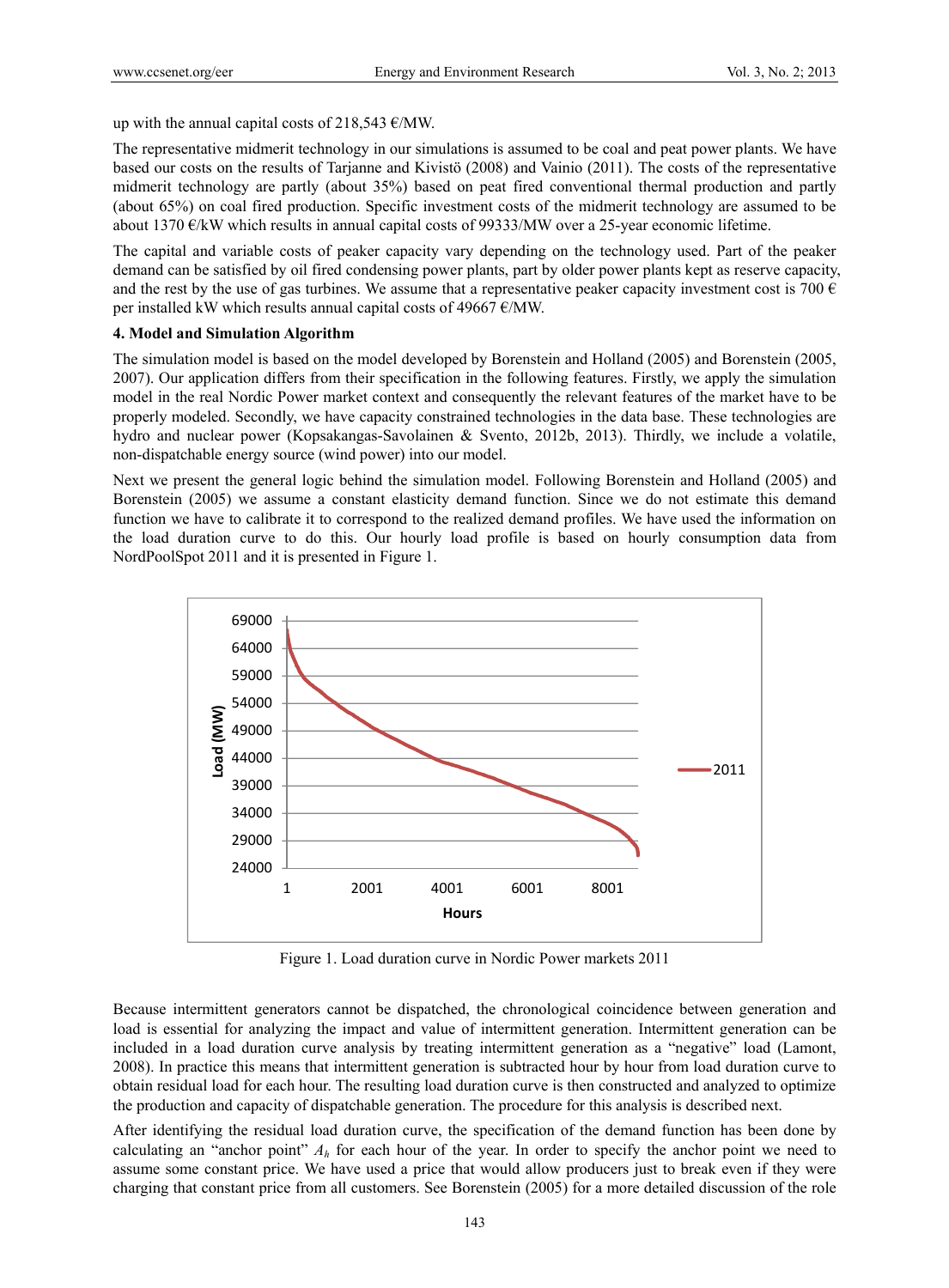of this constant price. The anchor point can be determined as follows:  $A_h = D_h/p^{\varepsilon}$ , where *D* is demand, *h* is hour, *p* is the constant price and  $\varepsilon$  is the price elasticity for homogenous customers. Notable is that it is more important that we have accurate information of the shape of the hourly demand distribution than very specific information of the constant price. These anchor points are used to scale the demands to the load duration curve. Now let *α*,  $0 \leq \alpha \leq 1$ , be the share of customers on Real-Time Pricing,  $p_r$  the retail price of electricity for the RTP customers and  $p_f$  the flat rate price for non-RTP customers. The demand for electricity for hour *h* can then be written:

$$
D_h(p_r, p_f) = [\alpha p_r^{\varepsilon} + (1 - \alpha) p_f^{\varepsilon}] A_h, h = 1, ..., 8760
$$
 (1)

The simulation results related to the effect of RTP are based on varying *α* and *ε* exogenously. We assume a competitive market structure in generation and in retail. We also assume that both retailers and generators will maximize profits and their profit functions can be written as follows:

$$
\pi_R = \sum_{h=1}^{8760} \left[ (p_f - w_h)(1 - \alpha)D_h(p_f) + (p_r - w_h)\alpha D_h(p_r) \right] \tag{2}
$$

$$
\pi_G = \sum_{h=1}^{8760} (w_h D_h - c D_h) - rK \tag{3}
$$

where *R* is retail sector, *G* is generation sector, *w* is wholesale price, *c* is marginal generation costs and *rK* is annual capital costs.

From Equations (1), (2) and (3) we can solve for short-run and long-run equilibrium of the generation and consumption systems. The logic of the simulation system is that the whole generation system is constructed MW by MW under the assumed economic principles (i.e. generators maximize profits according to Equation 3). After the construction of the whole generation system we turn to the retail sector and adjust the flat rate as long as the profits (see Equation 2) for the retail sector are equal to zero. Then we turn again to the generator sector and rebuild the whole system MW by MW with this new flat rate. These two rounds are repeated until we reach the long run equilibrium of the whole system.

## *4.1 Equilibrium with one Technology*

To describe the simulation model and the solution procedure in a simple way assume first that only one capacity type (peaker capacity) without any scale effects is constructed and used. The short run supply curve with an assumed short-run capacity  $K_{tot}^{SR}$  is thus an inverted L-shaped curve as depicted in Figure 2.



Figure 2. The energy system with only one technology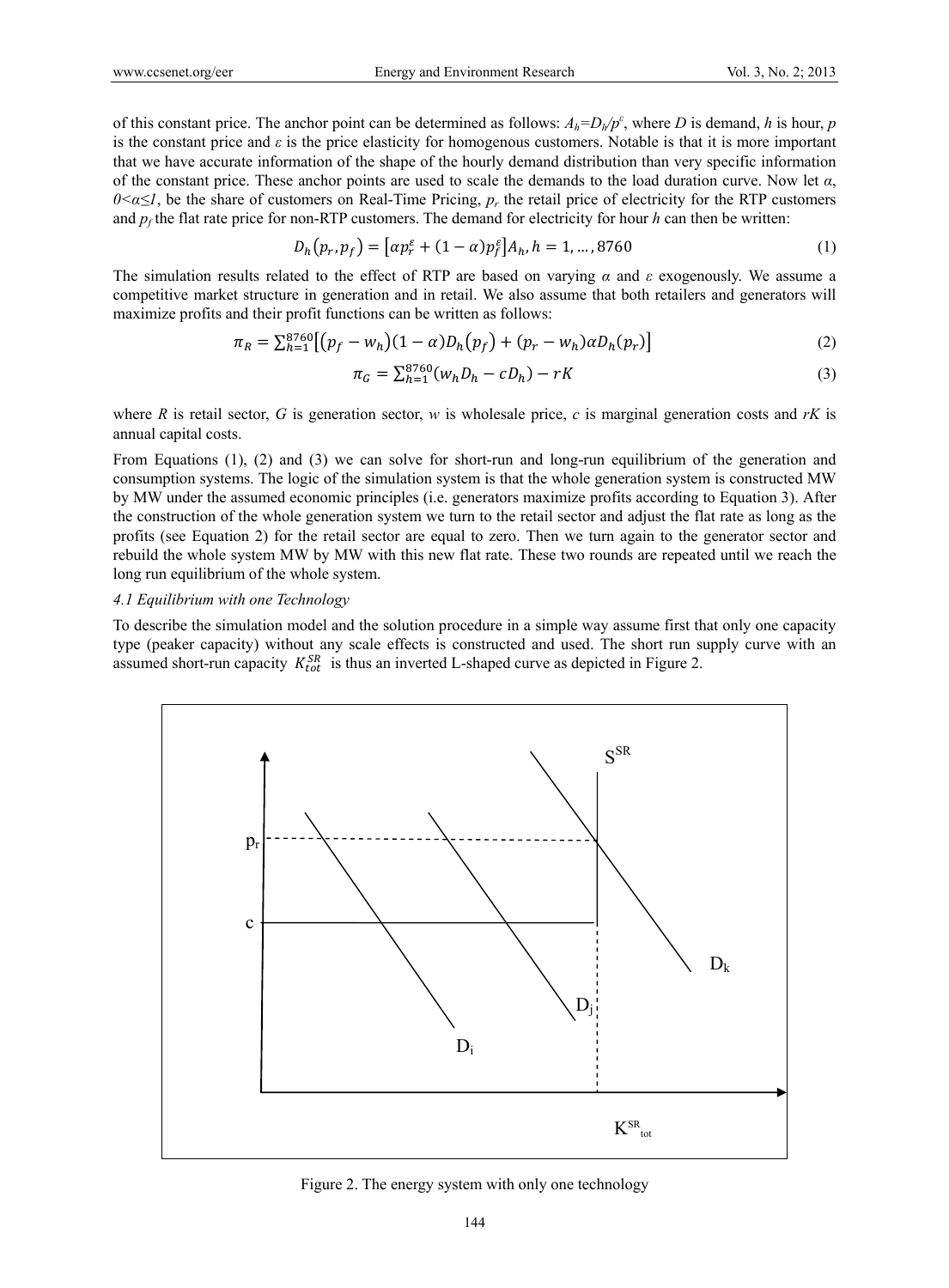The short-run profits by hour are maximized by maximizing  $\pi_G^{SR} = w_h D_h - c D_h$  with respect to given demand so that we have the known result:  $w_h = c$ . But this is true only when demand is not greater than the capacity limit, i.e. demands *Di* and *Dj* in Figure 2. For those hours that demand exceeds the short-run capacity limit the real-time price must adjust to take care of market clearing. In equilibrium it has to be that demand equals to supply, i.e.:

$$
D_k = \left[ \alpha p_r^{\varepsilon} + (1 - \alpha) p_f \right] A_h = K_{tot}^{SR} \tag{4}
$$

From where we can solve for the price  $p_r$ :

$$
p_r = \left[\frac{K_{tot}^{SR} - (1 - \alpha)p_f A_h}{\alpha A_h}\right]^{-\varepsilon} \tag{5}
$$

So the wholesale pricing logic is as follows:

$$
w_h = c \text{ when } D_h \le K_{tot}^{SR} \tag{6}
$$

$$
w_h = p_r \text{ when } D_h > K_{tot}^{SR} \tag{7}
$$

Once we know the demand and wholesale price for each hour we can calculate profits for the generators. Because of competition we assume that capacity is built to the point where profits are equal to zero.

Next we solve for the flat rate. Competition forces the retail sector to zero profits also in the short-run. Abstracting from transmission and retail costs the real-time retail price must always be equal to the wholesale price. Should this not be the case there would be possibilities for undercutting the market price and this will go on as long as the retail price exceeds the wholesale price. So the zero profit condition for the retail sector reduces to:

$$
(1 - \alpha) \sum_{h=1}^{H} (p_f - w_h) D_h(p_f) = 0 \tag{8}
$$

from which we can solve for pf :

$$
p_f = \frac{\sum_{h}^{H} w_h D_h(p_f)}{\sum_{h}^{H} D_h(p_f)}
$$
\n(9)

i.e. the zero profit short-run flat rate is a weighted average of the real-time wholesale price with weights being the relative quantities demanded by customers facing a flat retail price.

In the long run capacity is built to the point where both generators and retailers receive zero profits. As shown in Borenstein-Holland (2005) and Borenstein (2005) this kind of mechanism leads to a unique long-run equilibrium for the total generation capacity,  $K_{tot}^{LR}$ .

#### *4.2 Equilibrium with a Technology Mix*

We can use the same kind of procedure as explained above to solve for the technology mix. Now however the total technology built consists of different types of technologies with different capital and variable costs. Because of competition we assume that capacity for those technologies which are not capacity constrained is built to the point where profits are equal to zero. Those technologies which are capacity constrained are built to the limit of the capacity constraint. In simulations we first analyze scenarios where peaker and midmerit technologies are optimized and then enlarge the analysis by running simulations where also nuclear power is optimized. Hydro power is assumed to be capacity constrained in every scenario. Wind power is non-dispatchable and its hourly values are subtracted from load duration curve before optimization of the residual curve.

In practice we first solve for short run total capacity  $K_{tot}^{SR}$  by using peaker capacity only (just as described above). Then we start to replace peaker capacity with midmerit capacity. We construct the midmerit capacity to the point where the short run profits for midmerit capacity go to zero. If nuclear power is optimized, it is next constructed to replace midmerit capacities to the point where its short run profits are zero. Last we construct the capacity constrained technologies to the point where they reach the limit of their capacity.

After the short run technology mix for generation is solved we turn to the retail market and solve for the short run equilibrium for the retail market. Short run equilibrium for the retail market is reached when the retail sector produces zero profits (see Equation 8). From the zero profit condition we can solve for the new flat rate. With this new flat rate we start to construct again the whole generation technology mix. These two rounds are repeated until the equilibrium conditions for both sectors are simultaneously fulfilled. The long-run energy system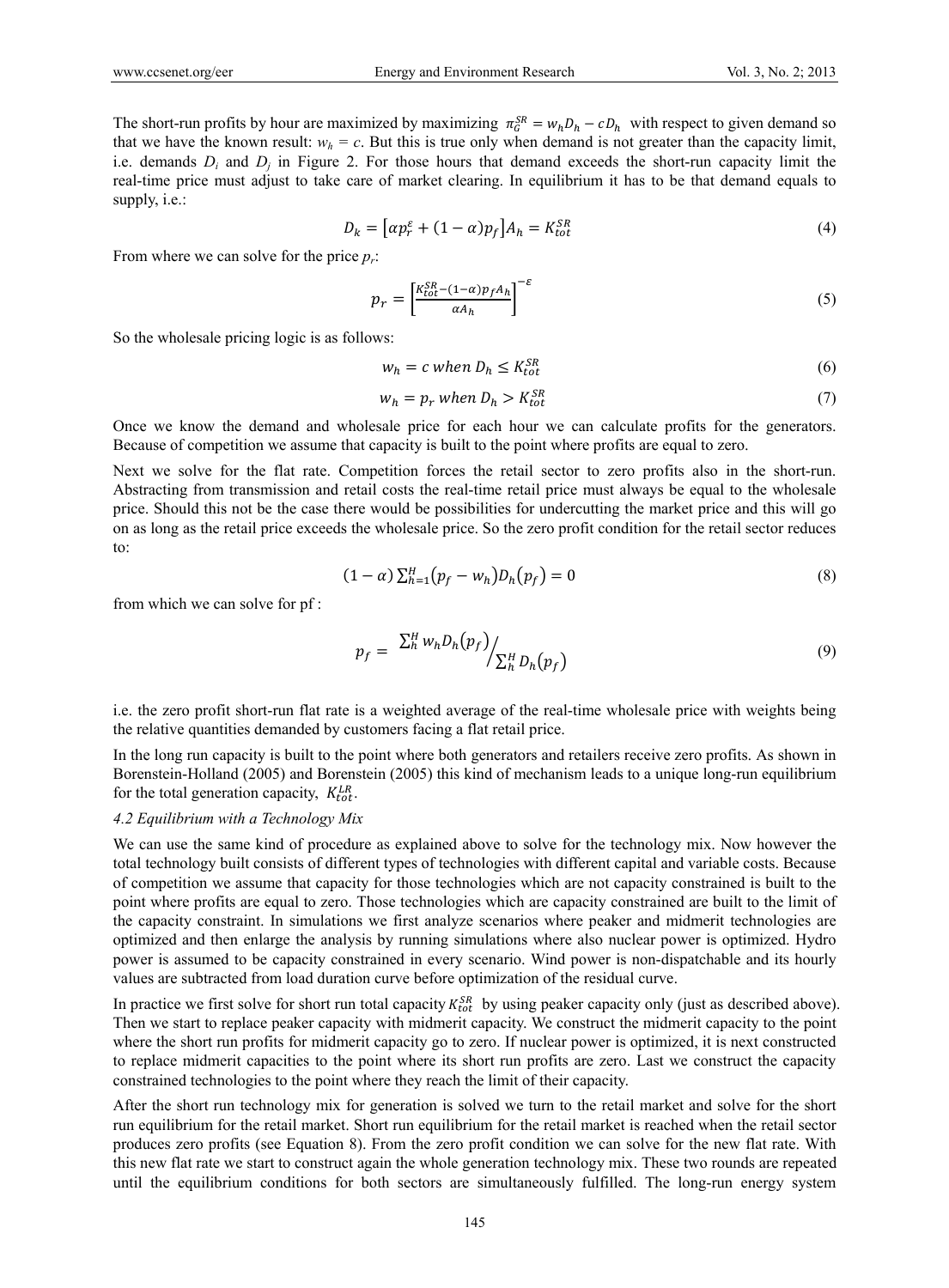equilibrium looks like the system in Figure 3.



Figure 3. The long-run structure of the energy system

We have explained the basic model logic in reaching the long-run equilibrium with technology mix. In order to clarify the procedure reaching the long-run equilibrium with a complete set of technologies we next give summarization of the iteration procedure used.

Description of the algorithm:

a. Identify hourly based load duration curve. Identify hourly based production values and profile of intermittent generation. Subtract hour by hour intermittent generation from load duration curve to obtain residual load for each hour. Construct residual load duration curve. Specify demand function by using anchor point procedure described in the beginning of section 4.

b. Make an assumption for  $\alpha$  and  $\varepsilon$ . We have assumed that the share of RTP  $(\alpha)$  is 33% and value of price elasticity ( $\varepsilon$ ) is -0,05 in every scenarios used in simulations (Note 3, Note 4). Begin with an initial guess for the peaker technology capacity (Note 5). Then expand the quantity of peaker capacity, combine this short run supply function with the hourly demand and calculate short-run profits of the peak power generator. If profits are positive expand the quantity of peaker capacity again, recalculate the profits and so on. Continue the expansion of the capacity until expansion by one more unit causes profits to go negative for peak power generators. The resulting amount of capacity will typically be the equilibrium short run of total amount of all capacities  $(K_{tot}^{SR})$ . Note that in this equilibrium where only peak technology is used all profits to the generator are earned when the production is equal to the total amount of peak capacity. In hours where equilibrium quantity is less than  $K_{tot}^{SR}$  price is equal to the marginal costs and profits resulting from these hours are equal to zero (see Figure 2).

c. Next, start substituting peaker capacity with midmerit capacity. The midmerit capacity will be lower on the supply function than the peaker capacity and thus it will be used in all hours before any of the peaker capacity. Follow the same procedure as with the peaker capacity, namely: expand midmerit capacity, combine short-run supply function with the demand and calculate profits of the midmerit units. If profits are positive continue expansion until expansion of the midmerit capacity by one more unit will cause profits of all mid-merit units to go negative. We refer to the total amount of midmerit capacity that still results in positive profits by  $K_{mid}$ .

d. Next begin substituting mid-merit capacity by the baseload capacity. Follow the same procedure as in stages a. and b. above. Note however, that in those scenarios where baseload capacity is constrained (Note 6) it should be taken into account. Expand the baseload capacity, combine the new short-run supply function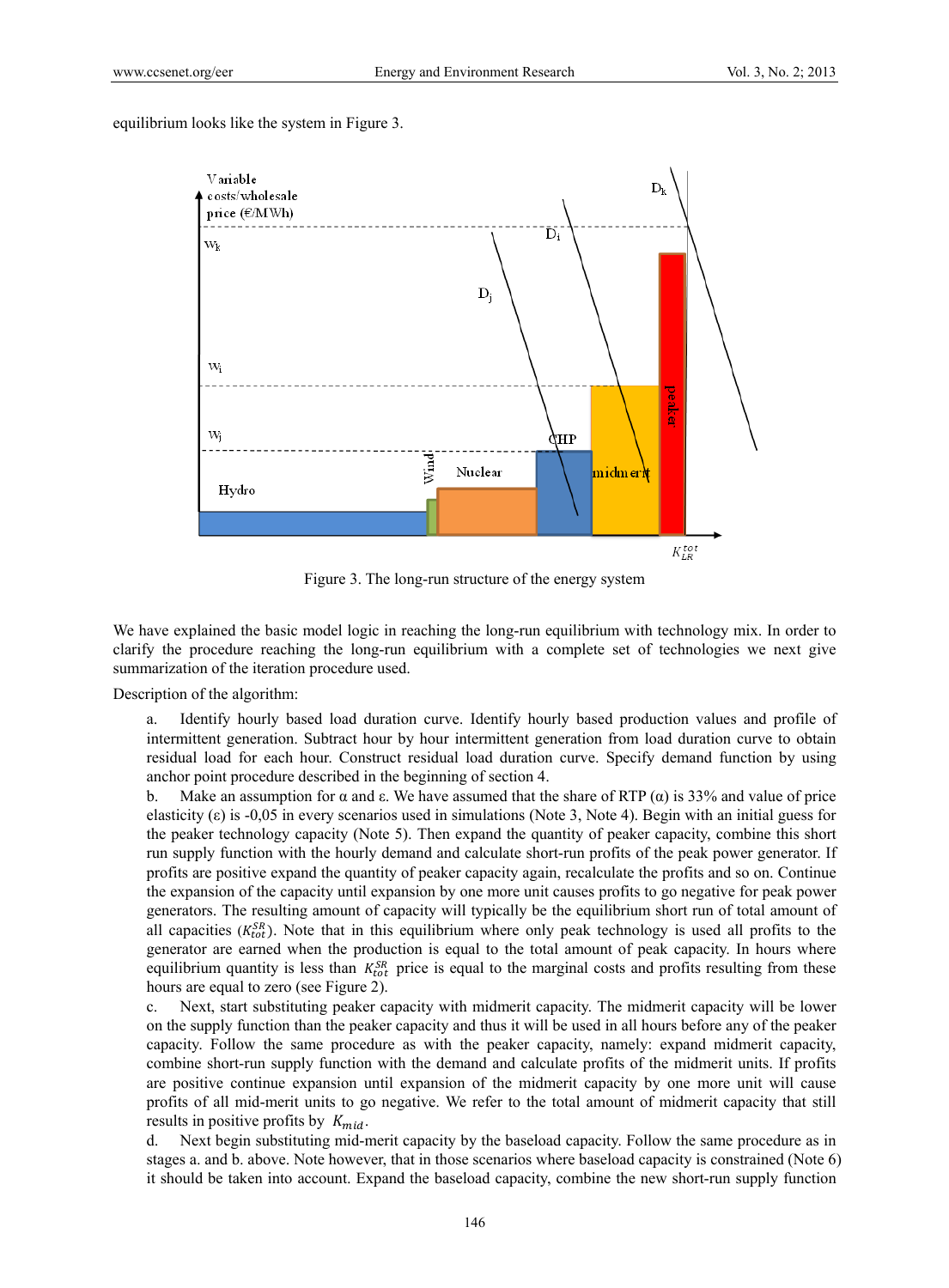to the demand and calculate profits. Again, if profits for nuclear power are positive continue expansion. Expand the capacity up to the point where expansion of capacity by one more unit will causes profits of all nuclear units to go negative or where the expanded capacity reaches the capacity constraint. Refer to the amount of baseload capacity by  $K_h$ .

e. Next take the capacity of hydro power generation into account at each hour of the year. Hydro power is first allocated evenly through hours such that total production during the year equals real production from the year where data is received. If then demand for an hour is lower than nuclear and hydropower production together, hydropower is reduced for those hours and reallocated to the later hours such that again yearly production equals real production (Note 7). Check that capacity constraint is not violated. Refer to the amount of hydro power capacity by  $K_{\mu\nu}$ .

f. Now one has determined the capacities of all types of technologies. One can determine short-run amounts of capacities using the following recursive logic:

- i. Hydro power =  $K_{HP} = K_{HP}$
- ii. *Nuclear power* =  $K_{NP} = K_h K_{HP}$
- iii. Midmerit power =  $K_{MP} = K_{mid} K_{NP} K_{HP}$
- iv. Peaker power =  $K_{PP} = K_{tot}^{LR} K_{MP} K_{NP} K_{HP}$

g. The final step of this procedure is to note that this equilibrium may not satisfy the retailer breakeven condition. So one must calculate the profits that the retailers earn from flat rate customers in this specific wholesale-producers equilibrium (note that profits for the retailer from RTP customers are always equal to zero). If the retailer profits from flat rate customers are negative, one adjusts the flat rate price up and if profits are positive one adjusts the flat rate price down. After this adjustment we need to re-simulate the capacity so we go back to point a. One has to continue this procedure until we reach equilibrium where retail markets also yield zero profits. This is the long-run unique competitive equilibrium energy system size and structure for a given set of available technologies, technology constraints, and share of customers on RTP and on flat rate.

## **5. Results**

We have simulated the model under different assumptions about the production profile of intermittent generation, about the amount of intermittent generation and about the level of nuclear power. Scenarios A (see Table 2 below) are based on the assumption that nuclear power is constrained to the year 2011 level. In scenarios B we release this assumption and nuclear power is built up to the point where it receives zero profits. In both A and B type of scenarios we run simulations first by using 2011 level of intermittent production and then by assuming that the production is tripled from the 2011 level. The assumption of tripling the wind capacity in Nordic countries is very realistic if we consider the national targets by the year 2020 (Note 8).

We study the impact of the production profile of intermittent generation by assuming three different profiles in the simulations. First, we assume that the profile is similar as it was actually in year 2011 (this is referred as 2011 profile later on). Secondly, we assume that the profile is centered on the beginning of load duration curve, i.e. we organize the hourly wind volumes into a descending order and fit the resulting profile to the load duration curve (this is referred as "beginning" profile later on). Finally we assume that production is centered on the end of the load duration curve, i.e. we organize the hourly wind volumes into an ascending order and fit the resulting profile to the load duration curve (this is referred as "end" profile later on).

The capacity of hydropower is constrained at the level of 2011 in each scenario. Further, we assume that the total amount of electricity produced by using hydropower is the same in each scenario and it is assumed to be at the level of 2011 real production. However, the allocation of hydro power among different hours varies somewhat depending on the amount of wind power generation and nuclear power generation that can remove hydro production from the beginning of the load duration curve to the later hours. The procedure how this is done is reported more detailed in the description of the algorithm.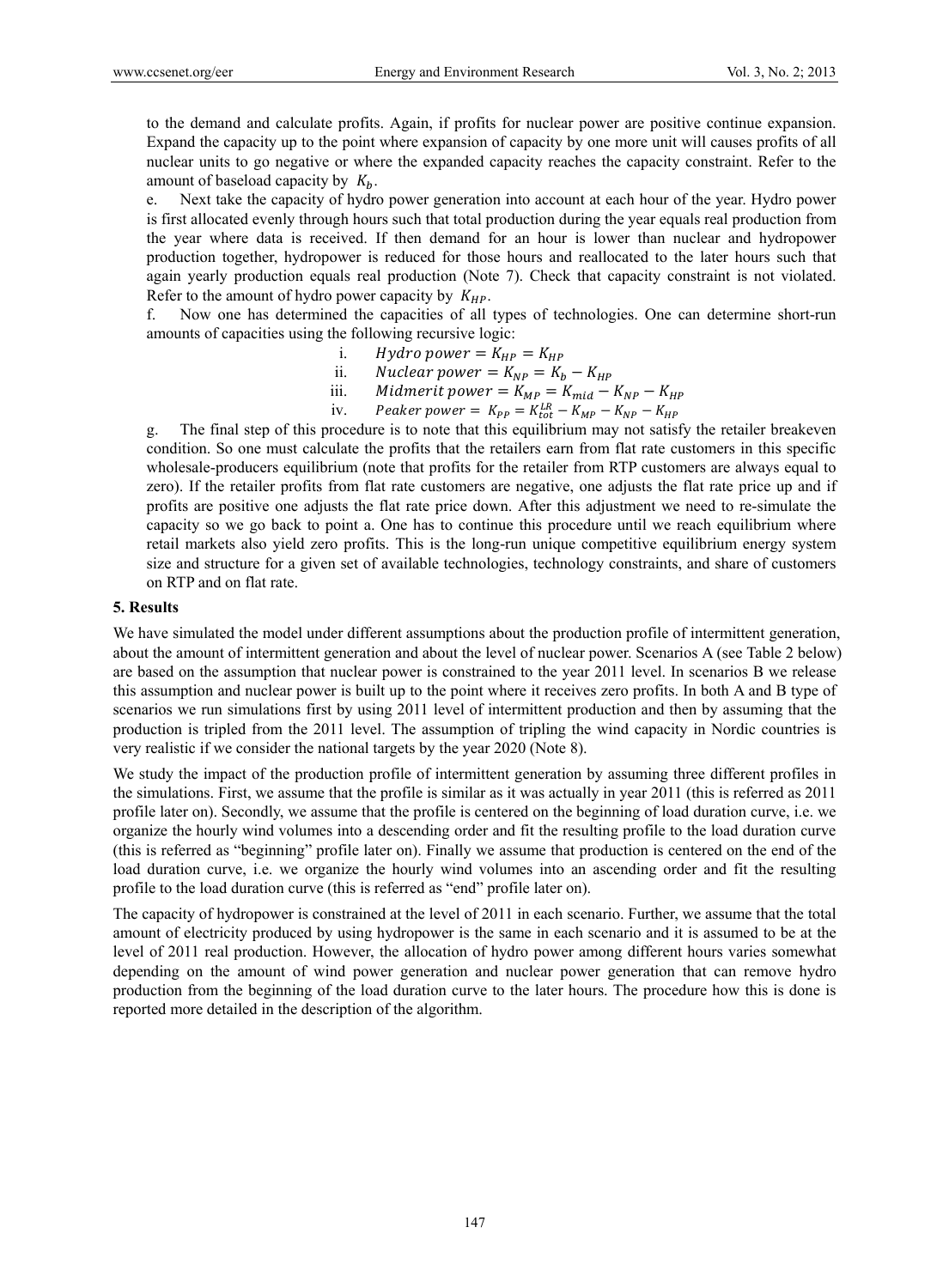| Scenario                | Intermittent generation        | Nuclear power            |
|-------------------------|--------------------------------|--------------------------|
| Baseline scenario A     | no                             | constrained (2011 level) |
| Scenario A1             | 2011 production profile        | constrained (2011 level) |
| Scenario A2             | "beginning" production profile | constrained (2011 level) |
| Scenario A3             | "end" production profile       | constrained (2011 level) |
| Baseline Scenario B     | no                             | unconstrained            |
| Scenario B1             | 2011 production profile        | unconstrained            |
| Scenario B <sub>2</sub> | "beginning" production profile | unconstrained            |
| Scenario B3             | "end" production profile       | unconstrained            |

| Table 2. Description of scenarios. Scenarios vary between the assumption made on intermittent generation and |  |  |  |  |
|--------------------------------------------------------------------------------------------------------------|--|--|--|--|
| nuclear power                                                                                                |  |  |  |  |

## *5.1 Constrained Nuclear Power*

In the Table 3 we present the impact of different scenarios to the total energy consumed, capacities of different technologies, prices and hours when the full amount of production capacity is used. The levels of wind capacity are indicated by the numbers 1 (2011 level) and 2 (triple the level of 2011) after the double dot in each scenario, i.e. A1:1 refers to the scenario where nuclear power is constrained, the wind profile is 2011 profile and the wind power level is at the level of 2011 capacity.

As can be seen from Table 3 and from the Figures 4a, 4b and 4c not only the amount of intermittent generation but also the allocation of this production among different hours has clear impacts on the need for dispatchable generation capacities. These impacts are strengthening as the level of wind capacity increases. If we use the 2011 load profile (scenarios A1) we see that as the wind power capacity increases the total dispatchable capacity decreases. Interesting is, however, that as the amount of midmerit capacity decreases the opposite happens to the peaker capacity. This is because of the location of wind production among different hours on the load duration curve.

| Scenario                         | Total<br>Annual<br>Energy<br>consumed<br>(TWh) | Total<br>dispatchable<br>capacity,<br>MW | Peaker<br>power<br>capacity,<br>MW | Midmerit<br>power<br>capacity<br>MW | Nuclear<br>power<br>capacity | Flat rate<br>E/MWh | Peak<br>price<br>E/MWh | hours at<br>peak<br>quantity<br>(at<br>8760) |
|----------------------------------|------------------------------------------------|------------------------------------------|------------------------------------|-------------------------------------|------------------------------|--------------------|------------------------|----------------------------------------------|
| <b>Baseline</b><br>Scenario<br>A | 374.08                                         | 62361                                    | 10080                              | 20827                               | 9446                         | 65.86              | 3125.43                | 87                                           |
| Scenario<br>A1:1                 | 374.58                                         | 60809                                    | 10507                              | 18748                               | 9446                         | 65.15              | 4804.92                | 83                                           |
| Scenario<br>A2:1                 | 374.92                                         | 62345                                    | 10595                              | 19743                               | 9446                         | 64.31              | 3230.33                | 87                                           |
| Scenario<br>A3:1                 | 374.52                                         | 57197                                    | 7817                               | 17910                               | 9446                         | 64.93              | 2301.68                | 99                                           |
| Scenario<br>A1:2                 | 375.99                                         | 58675                                    | 12066                              | 14398                               | 9446                         | 62.31              | 5238.42                | 79                                           |
| Scenario<br>A2:2                 | 376.23                                         | 62293                                    | 11623                              | 16279                               | 9446                         | 62.93              | 3444.16                | 82                                           |
| Scenario<br>A3:2                 | 375.49                                         | 47009                                    | 3412                               | 12080                               | 9446                         | 62.511             | 1180.26                | 182                                          |

Table 3. Production, capacities and prices with constrained nuclear power (Note 9)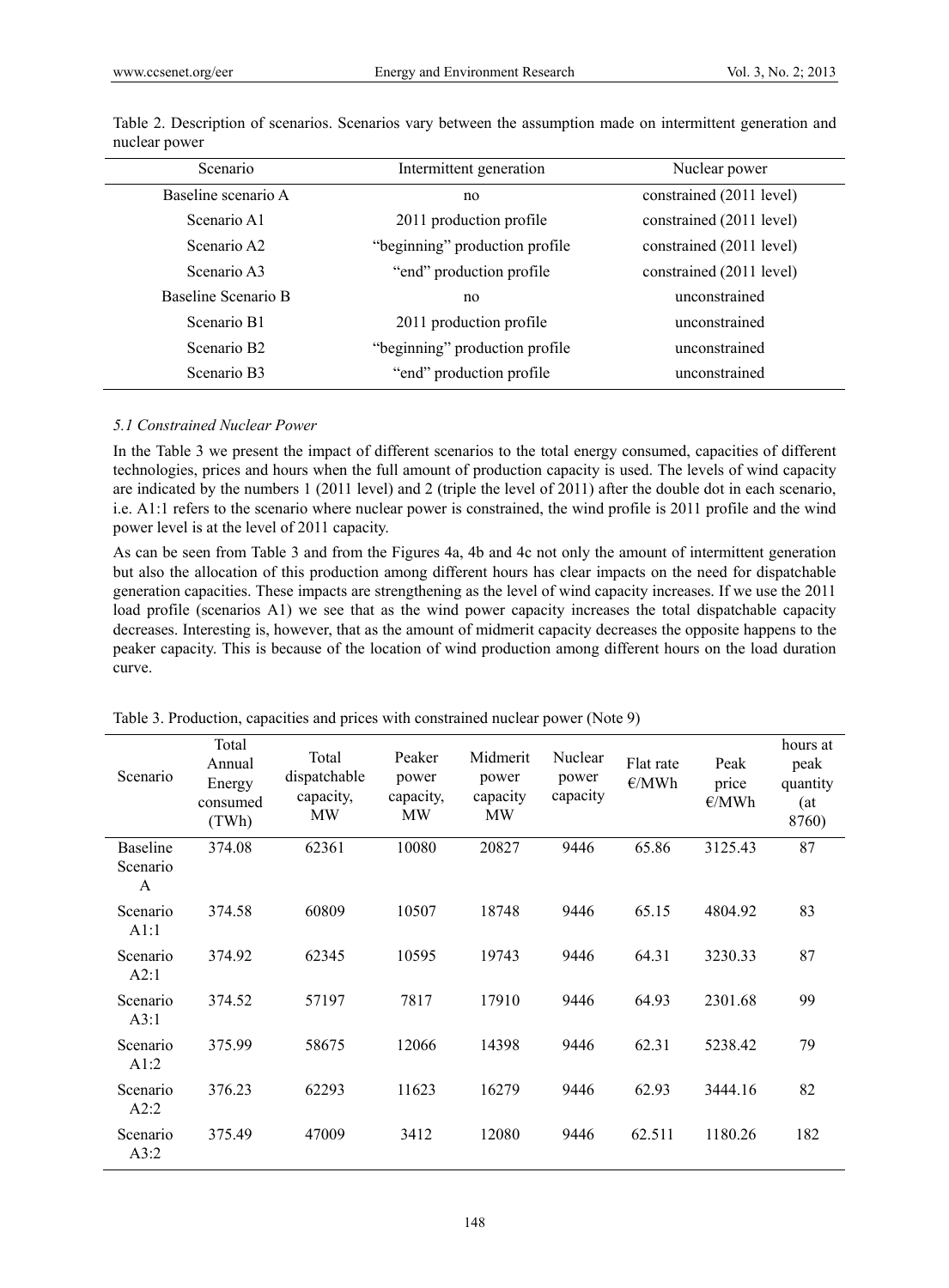From the Table 3 and Figures 4a, 4b, and 4c we also see that if wind power is allocated according to "beginning" profile on the load duration curve (scenarios A2), the required amount of total dispatchable capacity changes only slightly. This is because only very little wind is allocated to the peak demand hours which is the main determinant of the total required capacity. We see, however, that also in this scenario wind power replaces midmerit capacity but not peaker capacity, which in fact increases somewhat.

When we look at the results when the wind is allocated according to "end" profile on the load duration curve (scenarios A3) we see that the amount of total dispatchable capacity decreases substantially. Because wind is now located more on peak demand hours it replaces a significant amount of peak capacity but has only little impact to the amount of midmerit capacity. The changes in the capacity mixture indicate that the wind profile might have significant impact on the system costs and also to the emissions. The flat rate decreases somewhat as the amount of wind capacity increases. It seems, however, that the flat rate is not very sensitive to the production profile of intermittent generation. Peak price is clearly lowest under the scenario where intermittent generation is located more on the end of the load duration curve. This is because now the hours at peak quantity increase and the costs of peaker technology are recovered by more hours than under other profile scenarios.



Figure 4. Capacities with constrained nuclear power

Next in Table 4 we present the impacts of different scenarios to production costs and profits. According to our assumptions only constrained (or intermittent) technologies can be able to make profits since the model assumes that midmerit and peaker technologies are optimized under zero profit condition.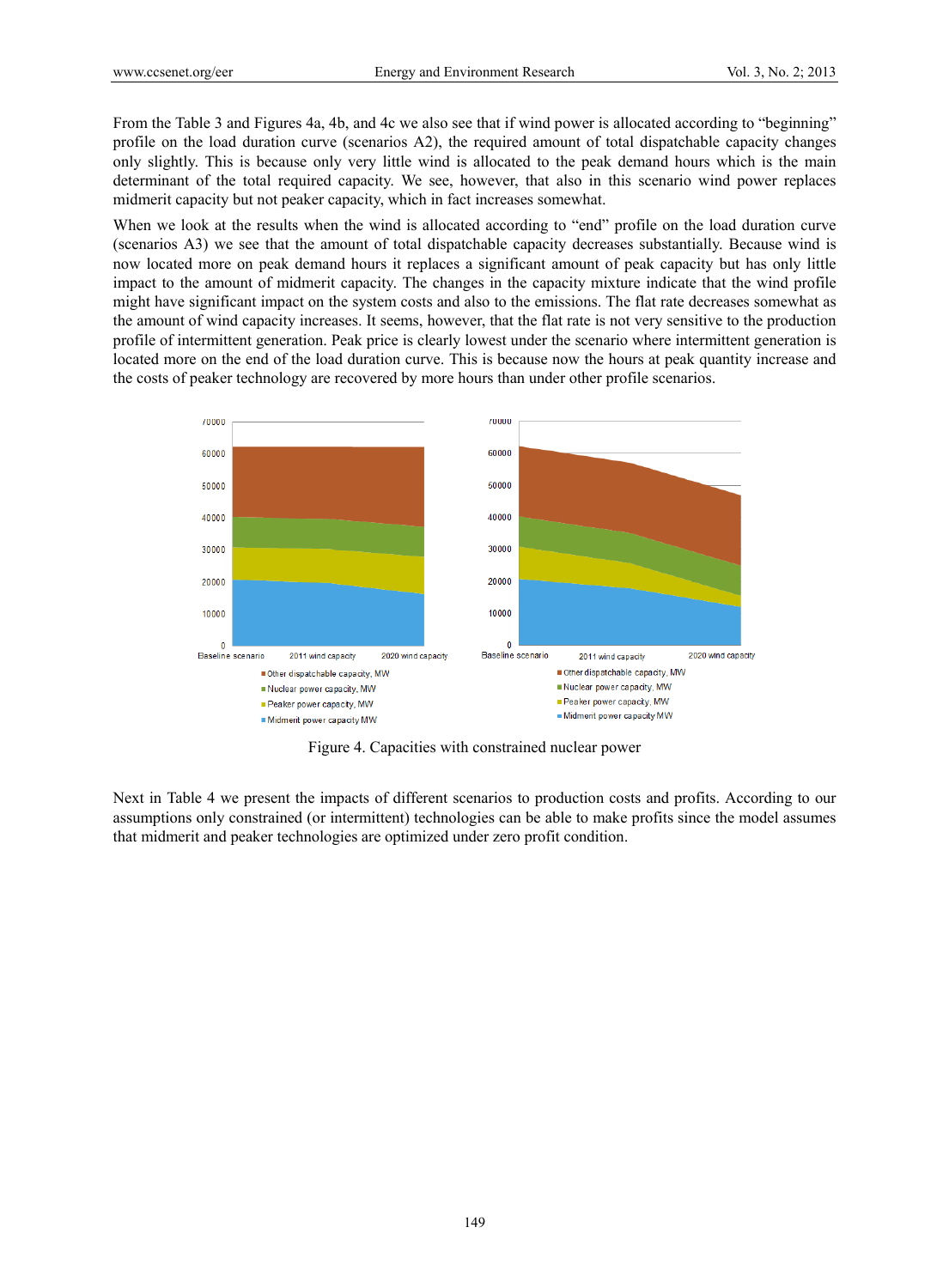|                 | Total                       |                                        |                                 |                                  |                                  |                                      |                  |
|-----------------|-----------------------------|----------------------------------------|---------------------------------|----------------------------------|----------------------------------|--------------------------------------|------------------|
| Scenario        | production<br>costs million | Costs $\epsilon$ /MWh<br>(with wind in | Profits<br>million $\epsilon$ , | Profits.<br>million $\epsilon$ . | Profits.<br>million $\epsilon$ . | total profits,<br>million $\epsilon$ | Total<br>profits |
|                 | $\epsilon$ (with wind       | brackets)                              | hydro                           | nuclear                          | wind power                       |                                      | E/Mwh            |
|                 | in brackets)                |                                        | power                           | power                            |                                  |                                      |                  |
| <b>Baseline</b> | 17975.65                    | 48.05                                  | 5937.80                         | 539.48                           |                                  | 6477.24                              | 17.31            |
| scenario A      |                             |                                        |                                 |                                  |                                  |                                      |                  |
| Scenario        | 17082.81                    | 47.45 (47.54)                          | 5732.73                         | 437.96                           | 137.45                           | 6308.14                              | 16.84            |
| A1:1            | (17807.13)                  |                                        |                                 |                                  |                                  |                                      |                  |
| Scenario        | 17204.73                    | 47.75 (47.82)                          | 5489.59                         | 276.26                           | $-124.59$                        | 5641.26                              | 15.05            |
| A2:1            | (17929.05)                  |                                        |                                 |                                  |                                  |                                      |                  |
| Scenario        | 16810.05                    | 46.71 (46.82)                          | 5882.31                         | 513.44                           | 478.19                           | 6873.94                              | 18.35            |
| A3:1            | (17534.37                   |                                        |                                 |                                  |                                  |                                      |                  |
| Scenario        | 15357.32                    | 46.23 (46.62)                          | 5057.53                         | 71.72                            | 52.2                             | 5181.54                              | 13.78            |
| A1:2            | (17530.28)                  |                                        |                                 |                                  |                                  |                                      |                  |
| Scenario        | 15563.38                    | 46.82 (47.14)                          | 5000.20                         | $-178.51$                        | $-690.38$                        | 4131.31                              | 10.98            |
| A2:2            | (17736.34)                  |                                        |                                 |                                  |                                  |                                      |                  |
| Scenario        | 14491.77                    | 43.69 (44.38)                          | 5689.59                         | 424.50                           | 1401.35                          | 7515.49                              | 20.16            |
| A3:2            | (16664.73)                  |                                        |                                 |                                  |                                  |                                      |                  |

Table 4. Production costs and profits under constrained nuclear power

From the results we see that generation profile of intermittent power has clear impact on the production costs as well as on the profits. Interesting is that total production costs as well as production costs per MWh decrease in every scenario compared to the baseline scenario. One should note also that as the share of wind power increases the system costs slightly decrease. System costs are lowest when the intermittent generation is allocated according to "end" profile on the load duration curve.

The profitability of the producers is dependent, among other things, on the production profile and amount of intermittent generation. The highest profits are received by hydro power producers. Three observations to note are that wind power producers are making positive profits in four scenarios (without any support mechanism), that nuclear power producers are making negative profits under one scenario and that profits of dispatchable technology decreases as the amount of wind capacity increases. Total profits are highest when the intermittent generation is located according to "end" profile on the load duration curve (scenario A3) and it is increasing with the level of wind power generation. Total profits per MWh are clearly highest under scenario A3:2 i.e. when the amount of wind capacity is tripled from the level of 2011 and production profile is allocated according to "end" profile on the load duration curve.

From Table 5 we see that total emissions ( $t/CO<sub>2</sub>$ ) are decreasing clearly as the share of intermittent generation increases. Interesting is that opposite to the results related to capacity, costs and profits, emissions are not very sensitive to the production profile of intermittent generation. They seem to, however, increase somewhat if the intermittent generation is located more on peak demand hours (scenarios A3). This is because now the intermittent generation replaces more heavily peaker power production than midmerit production which has higher emissions per produced MWh. Midmerit power is assumed to use coal and peat, whereas peaker power is using oil and gas as a fuel. We have used the following fuel based emission multipliers (tCO $_2$ /MWh) in calculations (Note 10): coal (0.341), peat (0.382), gas (0.202) and oil (0.267).

| <b>Scenario</b>     | Emissions peaker<br>power, million $tCO2$ | Emissions midmerit<br>power, million $tCO2$ | Total emissions.<br>million $tCO2$ | Total emissions<br>t/MWh |
|---------------------|-------------------------------------------|---------------------------------------------|------------------------------------|--------------------------|
| Baseline scenario A | 2.30                                      | 82.28                                       | 84.58                              | 0.226                    |
| Scenario $A1:1$     | 2.43                                      | 69.65                                       | 72.08                              | 0.192                    |
| Scenario $A2:1$     | 2.42                                      | 70.01                                       | 72.43                              | 0.193                    |
| Scenario $A3:1$     | 1.84                                      | 70.85                                       | 72.69                              | 0.194                    |
| Scenario A1:2       | 2.86                                      | 44.53                                       | 47.39                              | 0.126                    |
| Scenario A2:2       | 2.67                                      | 45.92                                       | 48.60                              | 0.129                    |
| Scenario A3:2       | 0.91                                      | 48.11                                       | 49.01                              | 0.131                    |

Table 5. Emissions (constrained nuclear power)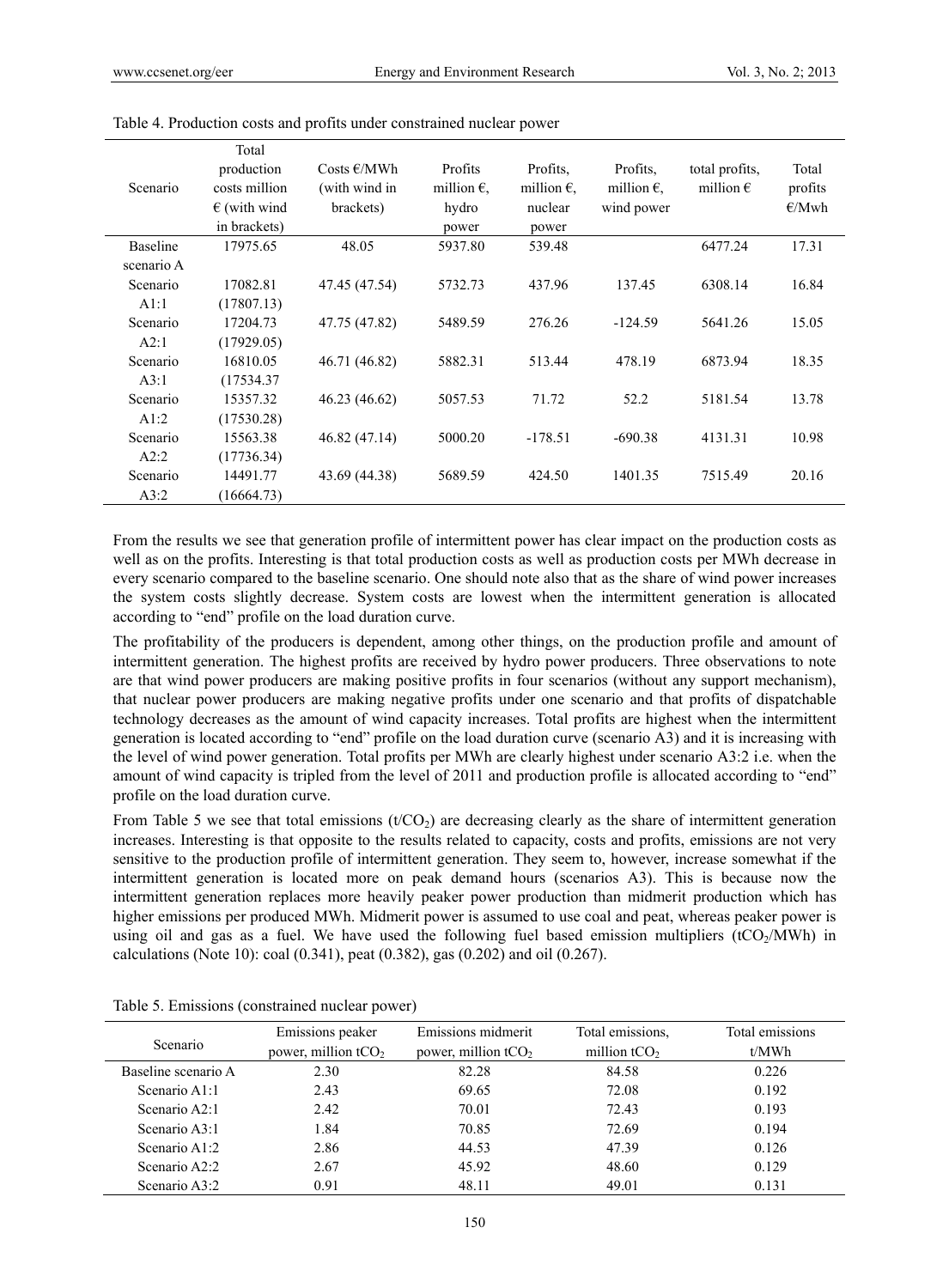We have analysed the sensitivity of model results to changes in shares of real-time price customers (parameter  $\alpha$ ) and price elasticities of demand (parameter ). The model results related to total capacity and total costs are strengthened (i.e. total capacity and total costs both decrease more compared to the baseline) as the share of real-time price customers increases or demand becomes more prices elastic. The results related to emissions are not sensitive to changes in parameter values of  $\alpha$  and .

## *5.2 Unconstrained Nuclear Power*

Next we present our simulation results under the situation where the capacity of nuclear power is not constrained. The model is now simulated in such a way that nuclear power is built under the same zero profit condition as peaker and midmerit power capacities. From Table 6 we can see the impact of different scenarios to production, capacities and price. We see that in the baseline scenario where we assume that there is no intermittent generation the optimal capacity level of nuclear power is 17746 MW. After the introduction of intermittent generation the optimal level of nuclear power is decreasing. Notable is that intermittent generation is clearly replacing also nuclear power in each of the scenarios. The level of nuclear power is smallest under scenario B2:2 i.e. when intermittent production is at the triple level of 2011 and it is allocated according to "beginning" profile to the load duration curve. It is also almost as low under the scenario B1:2 which uses the 2011 production profile. This is a significant result since it indicates that if (and as) the amount of intermittent generation is increasing it should be taken into account when planning new nuclear power investments. According to our results it is possible that further investments in nuclear power are not economically efficient if done simultaneously with large intermittent investments.

From the results we also see that when nuclear power is not constrained the production profile of intermittent generation becomes even more important. The difference on total dispatchable capacity among "beginning" and "end" profile is significant. One further implication of unconstrained nuclear power is that now the flat rate is clearly lower in every scenario compared to the scenarios where nuclear power is constrained.

| Scenario                      | Total<br>Annual<br>Energy<br>consumed<br>(TWh) | Total<br>dispatchable<br>capacity,<br>MW | Peaker<br>power<br>capacity,<br>МW | Midmerit<br>power<br>capacity<br>МW | Nuclear<br>power<br>capacity | Flat rate<br>E/MWh | peak<br>price<br>E/MWh | hours at<br>peak<br>quantity<br>(at<br>8760) |
|-------------------------------|------------------------------------------------|------------------------------------------|------------------------------------|-------------------------------------|------------------------------|--------------------|------------------------|----------------------------------------------|
| <b>Baseline</b><br>Scenario B | 378.26                                         | 62745                                    | 10158                              | 10108                               | 17746                        | 55.23              | 3137.02                | 87                                           |
| Scenario<br>B1:1              | 378.22                                         | 61153                                    | 10580                              | 9857                                | 16151                        | 55.45              | 4841.70                | 83                                           |
| Scenario<br>B2:1              | 377.95                                         | 62638                                    | 10655                              | 10797                               | 15843                        | 56.22              | 3248.20                | 87                                           |
| Scenario<br>B3:1              | 378.49                                         | 57551                                    | 7877                               | 8513                                | 16697                        | 54.37              | 2316.67                | 99                                           |
| Scenario<br>B1:2              | 378.10                                         | 58885                                    | 12111                              | 9360                                | 12849                        | 56.26              | 5267.55                | 79                                           |
| Scenario<br>B2:2              | 377.43                                         | 62419                                    | 11653                              | 12165                               | 12034                        | 58.45              | 3451.47                | 82                                           |
| Scenario<br>B3:2              | 379.04                                         | 47294                                    | 3438                               | 5328                                | 14597                        | 52.45              | 1187.29                | 99                                           |

Table 6. Production, capacities and prices with unconstrained nuclear power (Note 11)

From Figures 5a, 5b and 5c we see the impacts of different scenarios to the capacity mixture and total dispatchable capacity. If the intermittent production is allocated according to "beginning" profile on the load duration curve (scenarios B2) the total dispatchable capacity does not change almost at all. As the amount of intermittent generation increases it replaces only nuclear power capacity and actually the amount of peaker and midmerit capacities increase. This indicates possibilities for higher costs and emissions. The very opposite is true if the intermittent generation is located according to "end" profile (scenarios B3). Now, it replaces heavily both peaker and midmerit capacity and also decreases strongly the total amount of dispatchable generation.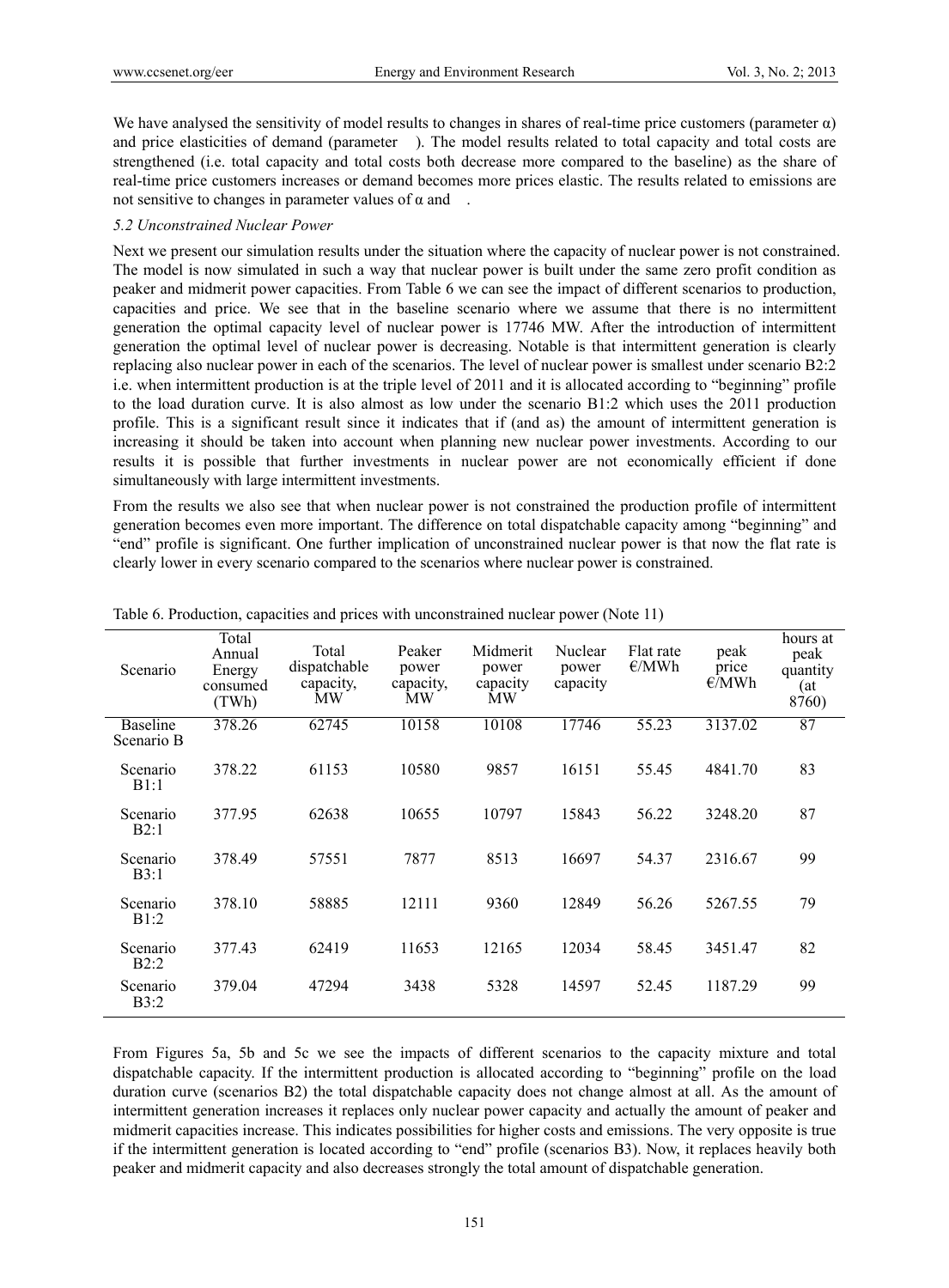

Figure 5. Capacities with unconstrained nuclear power

In Table 7 we present the results related to system costs and profits under the assumption of unconstrained nuclear power. Total production costs are decreased under every scenario compared to the scenarios when nuclear power is constrained. The same is true for the production costs per MWh. The costs are lowest under the scenario B3:2 i.e. when the amount of wind capacity is tripled and the production is located according to "end" profile on the load duration curve. Releasing the assumption of constrained nuclear power has a clear impact to the profits of the industry. Now, as assumed, the nuclear power is making zero profits. The profits of hydro power are reduced and consequently also the total profits are reduced. Under the "end" profile scenarios wind power is able to make positive profits, otherwise its profits are negative.

| Scenario        | Total<br>production<br>costs million<br>$\epsilon$ (with wind<br>in brackets) | Costs $\epsilon$ /MWh<br>(with wind in<br>brackets) | Profits<br>million $\epsilon$ ,<br>hydro<br>power, | Profits,<br>million $\epsilon$ ,<br>nuclear<br>power | Profits,<br>million $\epsilon$ ,<br>wind<br>power | total<br>profits,<br>million $\epsilon$ | Total<br>profits<br>E/Mwh |
|-----------------|-------------------------------------------------------------------------------|-----------------------------------------------------|----------------------------------------------------|------------------------------------------------------|---------------------------------------------------|-----------------------------------------|---------------------------|
| <b>Baseline</b> | 16508.82                                                                      | 43.65                                               | 4161.50                                            | $\overline{0}$                                       | $\theta$                                          | 4161.50                                 | 11.00                     |
| Scenario B      |                                                                               |                                                     |                                                    |                                                      |                                                   |                                         |                           |
| Scenario        | 15814.51                                                                      | 43.39 (43.73)                                       | 4124.72                                            | $\boldsymbol{0}$                                     | $-13.84$                                          | 4111.01                                 | 10.87                     |
| B1:1            | (16538.83)                                                                    |                                                     |                                                    |                                                      |                                                   |                                         |                           |
| Scenario        | 15925.65                                                                      | 43.83 (44.05)                                       | 4294.64                                            |                                                      | $-276.88$                                         | 4017.76                                 | 10.63                     |
| B2:1            | (16649.97)                                                                    |                                                     |                                                    |                                                      |                                                   |                                         |                           |
| Scenario        | 15485.87                                                                      | 42.56 (42.83)                                       | 4102.86                                            | $\mathbf{0}$                                         | 386.66                                            | 4489.71                                 | 11.86                     |
| B3:1            | (16210.19)                                                                    |                                                     |                                                    |                                                      |                                                   |                                         |                           |
| Scenario        | 14466.02                                                                      | 43.27 (44.01)                                       | 4124.90                                            | $\boldsymbol{0}$                                     | $-234.79$                                         | 3890.31                                 | 10.29                     |
| B1:2            | (16638.99)                                                                    |                                                     |                                                    |                                                      |                                                   |                                         |                           |
| Scenario        | 14756.32                                                                      | 44.23 (44.85)                                       | 4562.90                                            | $\boldsymbol{0}$                                     | $-830.81$                                         | 3732.11                                 | 9.89                      |
| B2:2            | (16929.29)                                                                    |                                                     |                                                    |                                                      |                                                   |                                         |                           |
| Scenario        | 13443.73                                                                      | 40.10(41.20)                                        | 3986.04                                            | $\boldsymbol{0}$                                     | 1139.11                                           | 5125.28                                 | 13.52                     |
| B3:2            | (15616.69)                                                                    |                                                     |                                                    |                                                      |                                                   |                                         |                           |

Table 7. Production costs and profits with unconstrained nuclear power

In Table 8 we present the results related to emissions from different scenarios and assuming optimized nuclear capacity. We see that total emissions decrease significantly as the nuclear power is not constrained. Emissions per MWh are lowest under the scenario B3:2 i.e. when the level of intermittent capacity is tripled and the production is located according to "end" profile i.e. more on the peak demand hours. The result was expected as we noted the strong change in capacity mixture discussed above.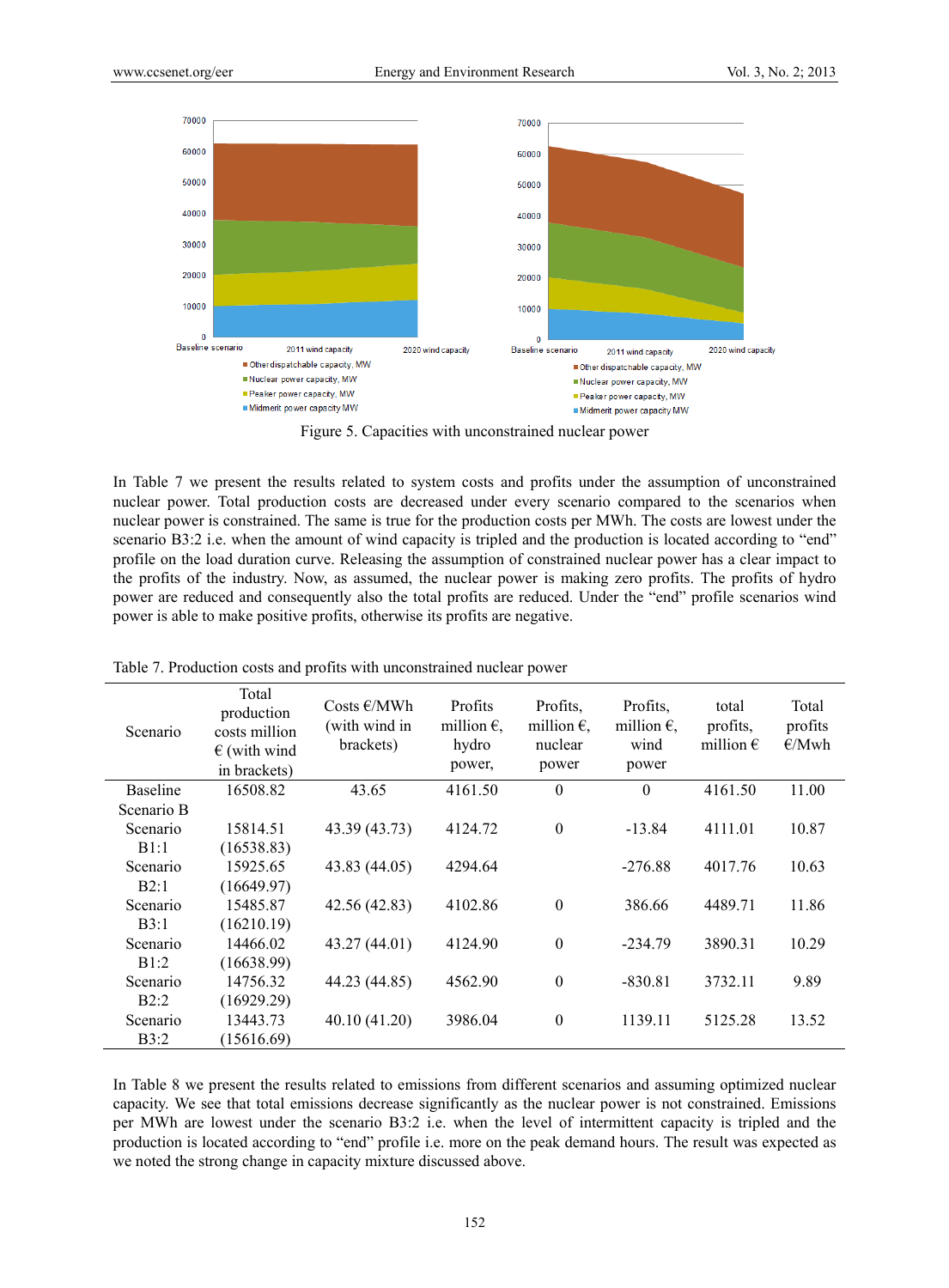| <b>Scenario</b>       | Emissions peaker<br>power, million $tCO2$ | Emissions midmerit<br>power, million $tCO2$ | Total emissions,<br>million $tCO2$ | Total emissions<br>t/MWh |
|-----------------------|-------------------------------------------|---------------------------------------------|------------------------------------|--------------------------|
| Baseline scenario B   | 2.31                                      | 23.47                                       | 25.78                              | 0.068                    |
| Scenario B1:1         | 2.44                                      | 22.66                                       | 25.11                              | 0.066                    |
| Scenario $B2 \cdot 1$ | 2.43                                      | 25.17                                       | 27.60                              | 0.073                    |
| Scenario B3:1         | 1.85                                      | 19.83                                       | 21.68                              | 0.057                    |
| Scenario $B1.2$       | 2.87                                      | 21.37                                       | 24.24                              | 0.064                    |
| Scenario B2:2         | 2.68                                      | 28.55                                       | 31.23                              | 0.082                    |
| Scenario B3:2         | 0.91                                      | 12.56                                       | 13.47                              | 0.036                    |

#### Table 8. Emissions (unconstrained nuclear power)

Similarly as with respect to results related to constrained nuclear power scenarios we have analysed the sensitivity of model results also here. The results related to total capacity and total costs are also in this case strengthened as the share of real-time price customers increases or demand becomes more prices elastic. Again the results related to emissions are not sensitive to changes in parameter values.

# **6. Conclusions**

We have utilized a long-run oriented simulation model in order to analyze the economic value of intermittent electricity generation in the Nordic power markets. We have simulated the model under different assumptions about the production profile of intermittent generation, about the amount of intermittent generation and about the level of nuclear power. First we assume that nuclear is constrained to the year 2011 level but later we release this assumption and nuclear power is built up to the point where it receives zero profits. Our simulations show that generation profile of intermittent power has clear impacts on the capacity structure, production costs as well as on the profits.

If higher amount of intermittent generation occurs at lower demand hours it replaces midmerit technology, but total dispatchable capacity changes only slightly. This is because only very little wind is allocated to the peak demand hours which is the main determinants of the total required capacity. The reverse is true if wind is allocated more heavily to the end of the load duration curve. In that case total dispatchable capacity decreases substantially. Because wind is now located more on peak demand hours it replaces a significant amount of peak capacity but has only little impact on the amount of midmerit capacity. The changes in the capacity mixture indicate that the wind profile might have significant impact on the system costs and also to the emissions. Interesting is that total production costs as well as production costs per MWh decrease in every scenario with intermittent generation compared to the baseline scenario when nuclear power is constrained. It is often argued that the integration of renewable energy decreases the cost efficiency of the power industry. According to our results this seems not to be the case. System costs are lowest when the intermittent generations is allocated according to the "end" profile i.e. more on the peak demand hours. Notable is that profits of dispatchable technologies decrease as the amount of wind capacity increases regardless of the production profile of intermittent generation. Production profile of intermittent generation has, however, significant effect on the profitability of wind generators and if the intermittent generation is located according to the "end" profile wind producers make clear profits. Consequently, even though the profits of dispatchable generators have decreased, total profits are highest when the level of wind capacity is tripled and it is allocated according to the "end" profile to the load duration curve.

Total emissions  $(t/CO<sub>2</sub>)$  are decreasing clearly as the share of intermittent generation increases. Interesting is that opposite to the results related to capacity, costs and profits, emissions are not very sensitive to the production profile of intermittent generation in the case when nuclear power is constrained. Emissions seem to, however, increase somewhat if the intermittent generation is located more on peak demand hours. This is because now the intermittent generation replaces more heavily peaker power production than midmerit production which has higher emissions per produced MWh.

When we look at the results when nuclear power is not constrained the production profile of intermittent generation becomes even more important. The difference on total dispatchable capacity among the "beginning" and the "end" profile is significant. Notable is that intermittent generation is clearly replacing also nuclear power in each of the scenarios. The level of nuclear power is smallest under scenario when intermittent production is at the triple level of 2011 and it is allocated according to "beginning" profile on the load duration curve. It is also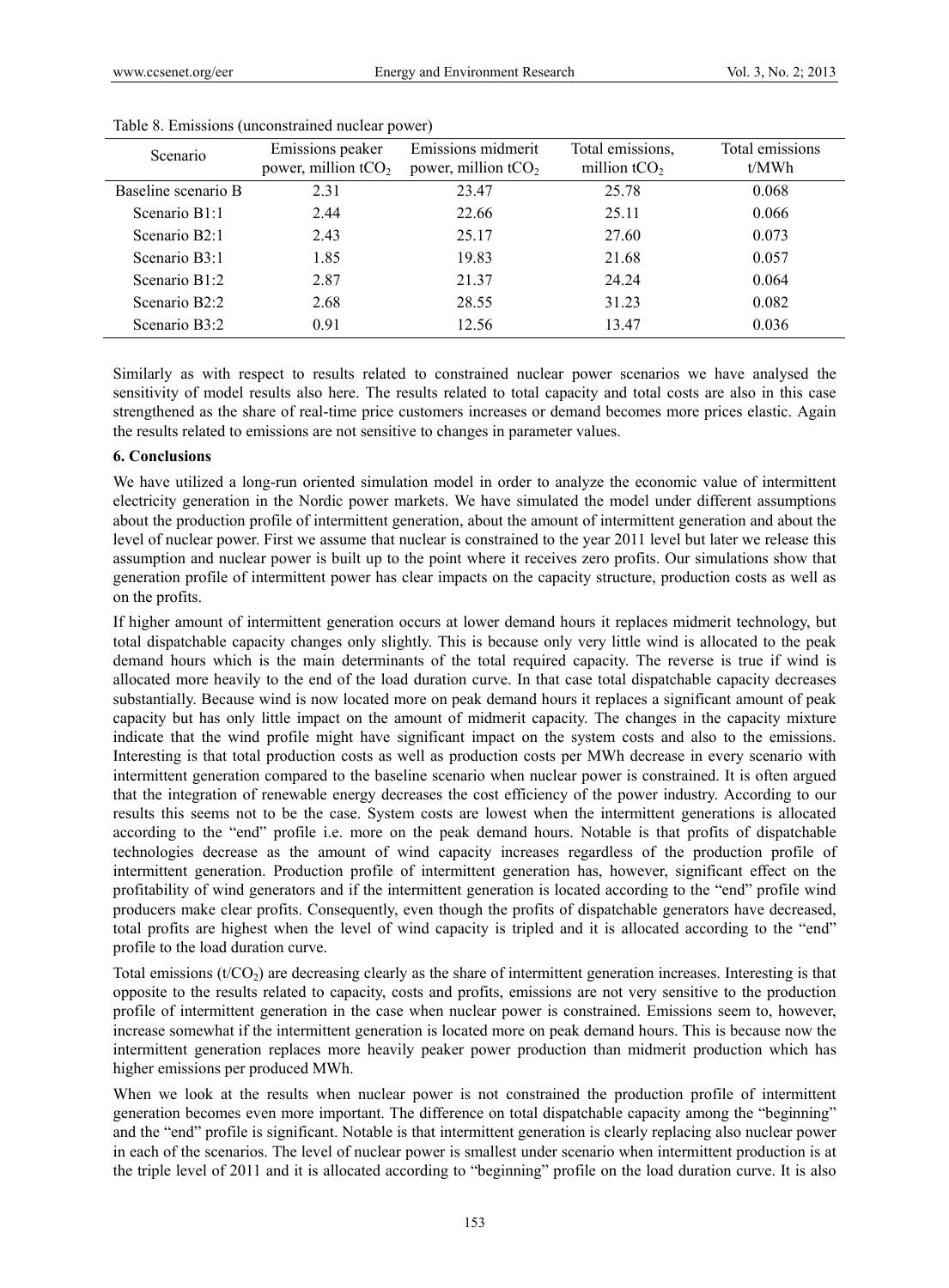almost at low under the scenario which uses the 2011 production profile. This is a significant result since it indicates that if (and as) the amount of intermittent generation is increasing it should be taken into account when planning new nuclear power investments. According to our results it is possible that further investments in nuclear power are not economically efficient if done simultaneously with large intermittent investments.

One further implication of unconstrained nuclear power is that now the flat rate is clearly lower in every scenario compared to the scenarios where nuclear power is constrained. We see also that total emissions decrease significantly as the capacity of nuclear power is not constrained but optimized. Contrary to the constrained nuclear power case, also the production profile of intermittent generation has clear impact on the emissions. Emissions are clearly lowest when the intermittent generation is allocated according to the "end" profile.

#### **Acknowledgements**

We thank the participants of the following conferences for their valuable comments: the  $11<sup>th</sup>$  International Industrial Organization Conference (Boston, 2013), the International Energy Workshop (Paris, 2013), the  $20<sup>th</sup>$ Annual Conference of European Association of Environmental and Resource Economists (Toulouse, 2013) and the Annual Conference of the Finnish Economic Society (Mariehamn, 2013). We thank Yrjö Jahnsson foundation for funding.

# **References**

- Borenstein, S. (2005). The Long-Run Efficiency of Real-Time Electricity Pricing. *The Energy Journal, 26*(3), 93-116. http://dx.doi.org/10.5547/ISSN0195-6574-EJ-Vol26-No3-5
- Borenstein, S. (2007). Wealth Transfers from Implementing Real-Time-Retail Electricity Pricing. *The Energy Journal, 28*(2), 131-49. http://dx.doi.org/10.5547/ISSN0195-6574-EJ-Vol28-No2-6
- Borenstein, S., & Holland, S. (2005). On the Efficiency of Competitive Electricity Markets with Time-Invariant Retail Prices*. RAND Journal of Economics, 36*(3), 469-93.
- Bye, T., & Hansen, P. V. (2008). How do spot prices affect aggregate electricity demand? Discussion Paper 527, Research Department of Statistics Norway.
- Chalkiadakis, G., Robu, V., Kota, R., Rogers, A., & Jennings, N. R. (2011). Cooperatives of distributed resources for efficient virtual power plants. Proc. of 10th Int. Conf. on Autonomous Agents and Multiagent Systems - Innovative Applications Track (AAMAS 2011), Tuner, Yolum, Sonenberg and Stone (Eds.).
- Chen, J., Mount, T. D., Thorp, J. S., & Thomas, R. J. (2005). Location based scheduling and pricing for energy and reserves: a responsive reserve market proposal. *Decision Support Systems, 40*, 563-577. http://dx.doi.org/10.1016/j.dss.2004.09.006
- Damsgaard, N. (2003). Deregulation and regulation of electricity markets (Unpublished doctoral dissertation). Stockholm School of Economics, Sweden.
- EC (European Commission). (2007). EnergyPortal. Retrieved November 11, 2012, from ww.energy.eu/publications
- Eurelectric. (2012). Power Statistics & Trends, 2012 Edition. Retrieved February 30, 2013, from www.eurelectric.org/powerstats2012
- Green, R., & Vasilakos, N. (2010). Market behavior with large amounts of intermittent generation*. Energy Policy, 38*, 3211-3220. http://dx.doi.org/10.1016/j.enpol.2009.07.038.
- Johnsen, T. A. (2001). Demand, generation and price in the Norwegian market for electric power. *Energy Economics, 23*, 227-251. http://dx.doi.org/10.1016/S0140-9883(00)00052-9
- Joskow, P. L. (2011). Comparing the costs of intermittent and dispatchable electricity generating technologies. EUI Working Papers RSCAS 2011/45.
- Joskow, P. L. (2012). Creating a Smarter U.S. Electricity Grid. *Journal of Economic Perspectives, 26*, 29-48*.* http://dx.doi.org/10.1257/jep.26.1.29.
- Kopsakangas-Savolainen, M., & Svento R. (2013). Promotion of market access for renewable energy in the Nordic Power markets. *Environmental and Resource Economics, 54*, 549-569. http://dx.doi.org/10.1007/s10640-012-9605-z
- Kopsakangas-Savolainen, M., & Svento, R. (2012a). *Modern Energy Markets; Real-Time Pricing, Renewable Resources and Efficient Distribution*. Springer UK, London.
- Kopsakangas-Savolainen, M., & Svento, R. (2012b). Real-Time Pricing in the Nordic Power Markets. *Energy*